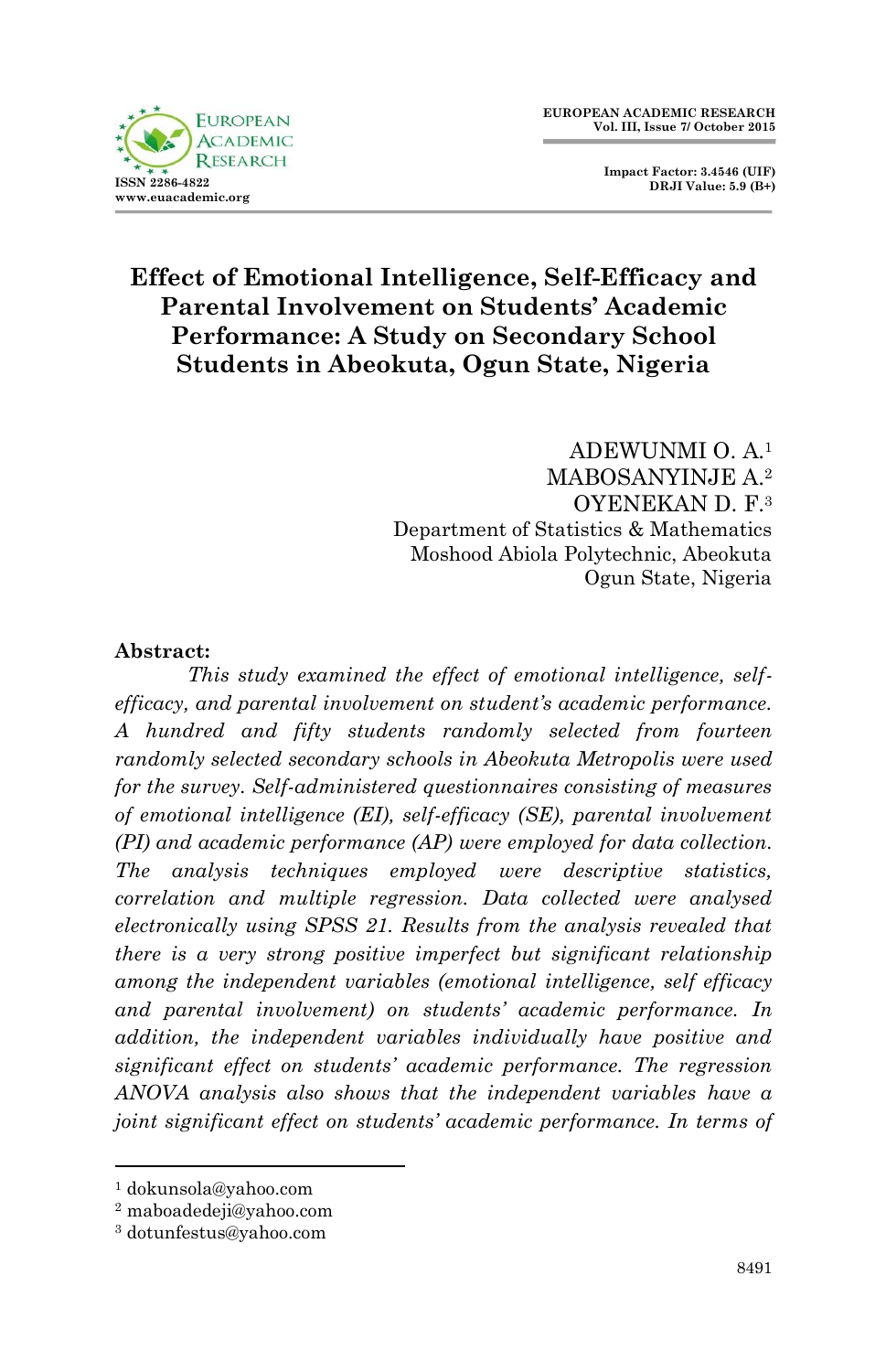*magnitude of effect, parental involvement has the most significant effect followed by self-efficacy and then emotional intelligence.*

**Key words:** Academic Performance, Emotional Intelligence, Parental Involvement, Self-Efficacy

## **INTRODUCTION**

The transition from middle school to secondary school may be an overwhelming and stressful experience for young adolescents. Developmentally, students are entering a period in their lives when their physical, cognitive, psychological, and social characteristics are beginning to evolve. Secondary school students experience both a contextual change and a personal change during this transition. It may often a confusing time for students, their families, and the other adults in their lives who seek to support their healthy development and learning. The secondary school learning environment may be more complex than elementary school and academic achievement expectations increase. Children are more likely to have higher academic achievement levels and improved behaviour when families are involved in their education (Bryan, 2005), belief in their ability to succeed and able to effectively manage their own and other people's emotion.

Academic achievement is undoubtedly a research after the heart of educational psychologists. In their attempt to investigate what determines academic outcomes of learners, they have come with more questions than answers. In recent time, prior literature has shown that learning outcomes (academic achievement and academic performance) have been determined by such variables as; family, school, society, and motivation factors (Aremu and Sokan, 2003; Aremu and Oluwole, 2001; Aremu, 2000). In the same vein, Parker, Creque,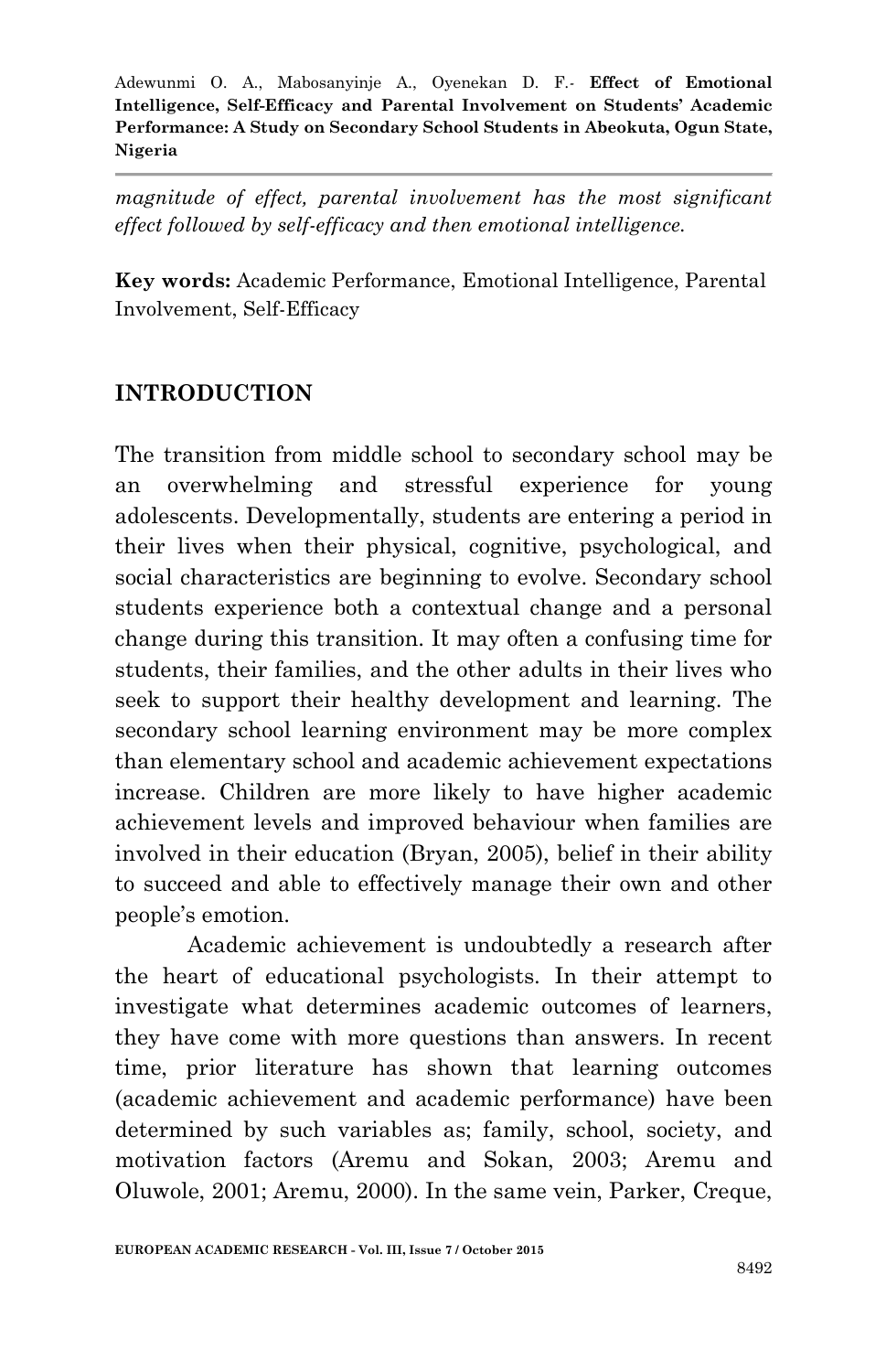Harris, Majeski, Wool, and Hogan (2003) noted that much of the previous studies have focused on the impact of demographic and socio-psychological variables on academic achievement. More recently, another emerging dimension to the determinant of academic achievement is government factor (Aremu and Sokan, 2003; Aremu, 2004). In spite of the seeming exhaustiveness of literature on the determinants of academic achievement of learners, there seems to be more area of interest to be investigated. This becomes obvious in view of the continue interest of researchers and Educational psychologists; and the continued attention of government and policy makers and planners.

Academic performance (most especially of secondary school students) has been largely associated with many factors. Most students in secondary schools in Ogun State, Nigeria are daily confronted with challenges of coping with their academics under serious emotional strains occasioned by long walk to school, poor school environment, and been taught by unmotivated teachers. Couple with this, is an 'uncooperative' attitude of parents, students' lack of belief in their ability to succeed and students' lack of ability to recognize their own and other people's emotion. These would definitely not augur well for academic success.

It is therefore, instructive in the present study to investigate the effect of emotional intelligence, self-efficacy, and parental involvement on student's academic performance in secondary schools. This became pertinent in view of the fact that much has not been really achieved in this area in Nigeria.

### **STATEMENT OF THE PROBLEM**

The problem of minimal or no parental involvement in the education of secondary school students in Abeokuta has reached an alarming proportion that is believed to begin to be having an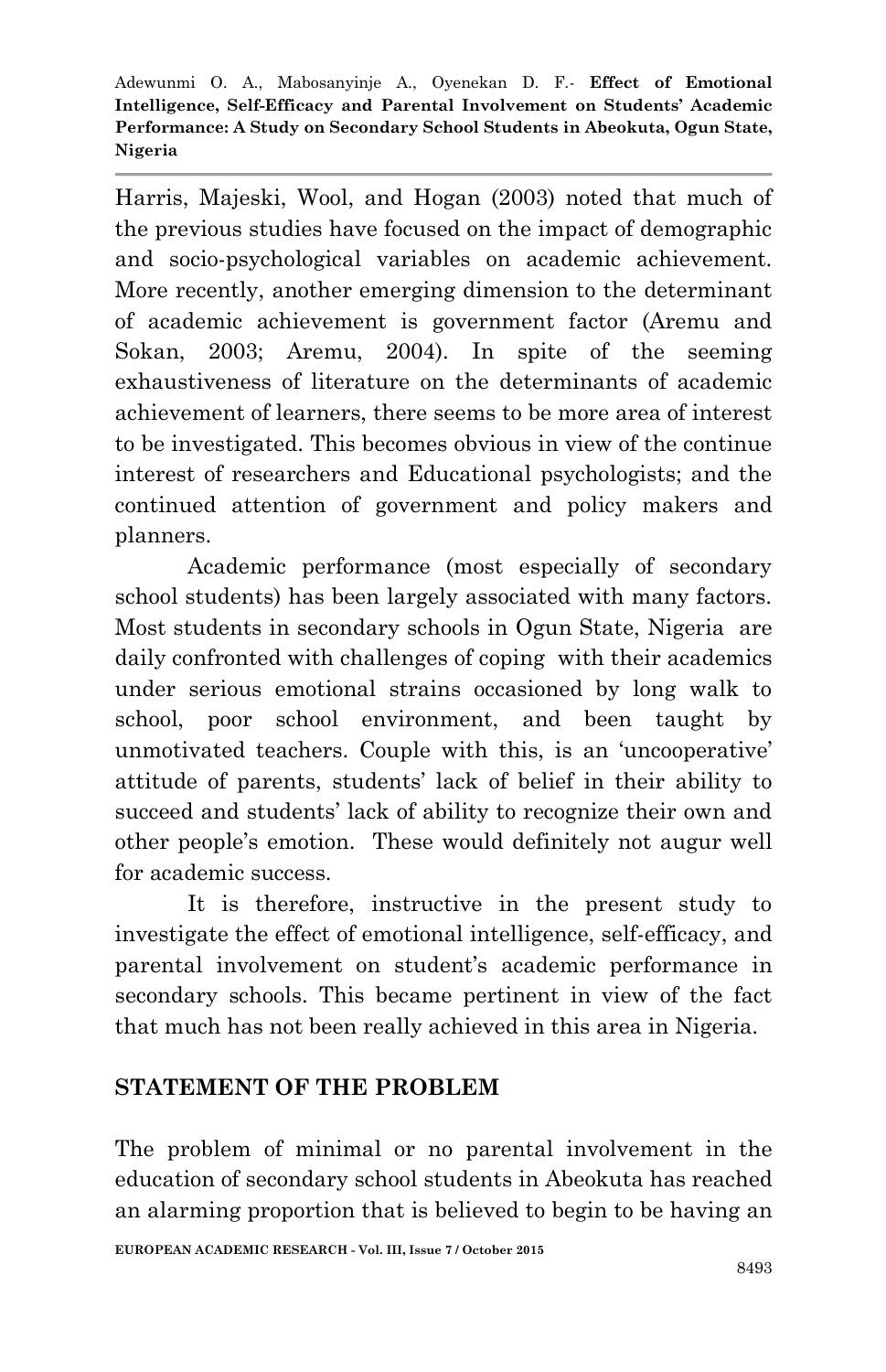inverse effect on the students' standard of education. As a result, the impact of parental involvement on students' performance has become a concern to educational department officials and school managers who are continually extending invitation to parents to be involved in the education of their children in order to improve the students' academic performance.

Secondly, an exhaustive review of related literature on emotional intelligence and academic performance of students has been conducted in order to evolve a research study. Emotional intelligence is able to encourage motivation level, organizing, directing and activating the child's behaviour at school. According to Mohd Azhar Abd. Hamid et al. (2005), emotional intelligence help students facilitate an efficient response, adapt and react to change the environmental situations to achieve success in areas where they are involved. Therefore, the levels of emotional intelligence of students need to be studied to help students achieve personal excellence in any field they are involved. In fact, parents and teachers are giving more focus on intellectual intelligence by finding a variety of alternative for the development of the student's mind so that they will achieve excellent results in examinations until the formation create emotions to assist thought, to understand emotions and emotional knowledge acquired, is thought to control emotions to promote emotional development of the intellect.

Thirdly, this study aims to investigate the influence of self-efficacy on academic performance of secondary school students in Abeokuta metropolis. It is hoped that the results of this study will help to provide insights in helping curriculum developers to design effective intervention strategies to increase the self-efficacy beliefs of students so as to improve their academic performance in school. Therefore, the level of self-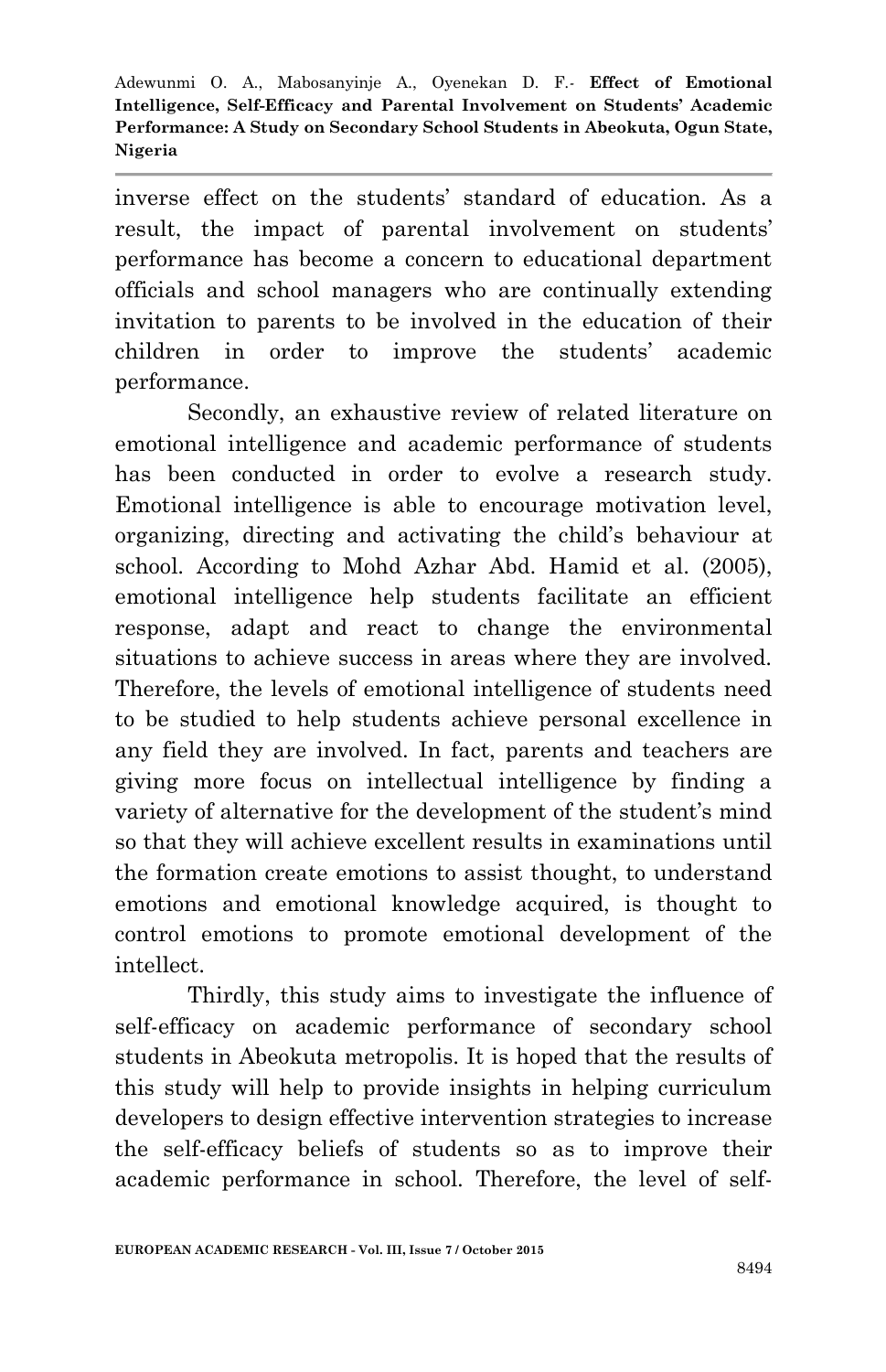efficacy in students' needs to be studied to help students achieve personal excellent performance in their academics.

The statement of the problem therefore seeks to determine the effect of parental involvement, self-efficacy, and emotional intelligence students' academic performance.

# **PURPOSE OF THE STUDY**

The purpose of this study is to examine the effect of emotional intelligence, self-efficacy, and parental involvement on students' academic performance.

Precisely, this research set to do the following:

- 1. Determine the effect and significance of emotional intelligence on students' academic performance.
- 2. Determine the effect and significance of self-efficacy on students' academic performance.
- 3. Determine the effect and significance of parental involvement on students' academic performance.
- 4. Determine the joint significant effect of emotional intelligence, self-efficacy, and parental involvement on students' academic performance.
- 5. Determine the nature and significance of the correlation among emotional intelligence, self-efficacy, and parental involvement on students' academic performance.
- 6. Determine the proportion of the variation in academic performance that is being explained by emotional intelligence, self-efficacy, and parental involvement.

# **SCOPE OF THE STUDY**

This research work is a case study and it covers hundred and fifty (150) students randomly selected from fourteen randomly selected secondary schools in Abeokuta Metropolis. It also covers four variables: three independent variables (emotional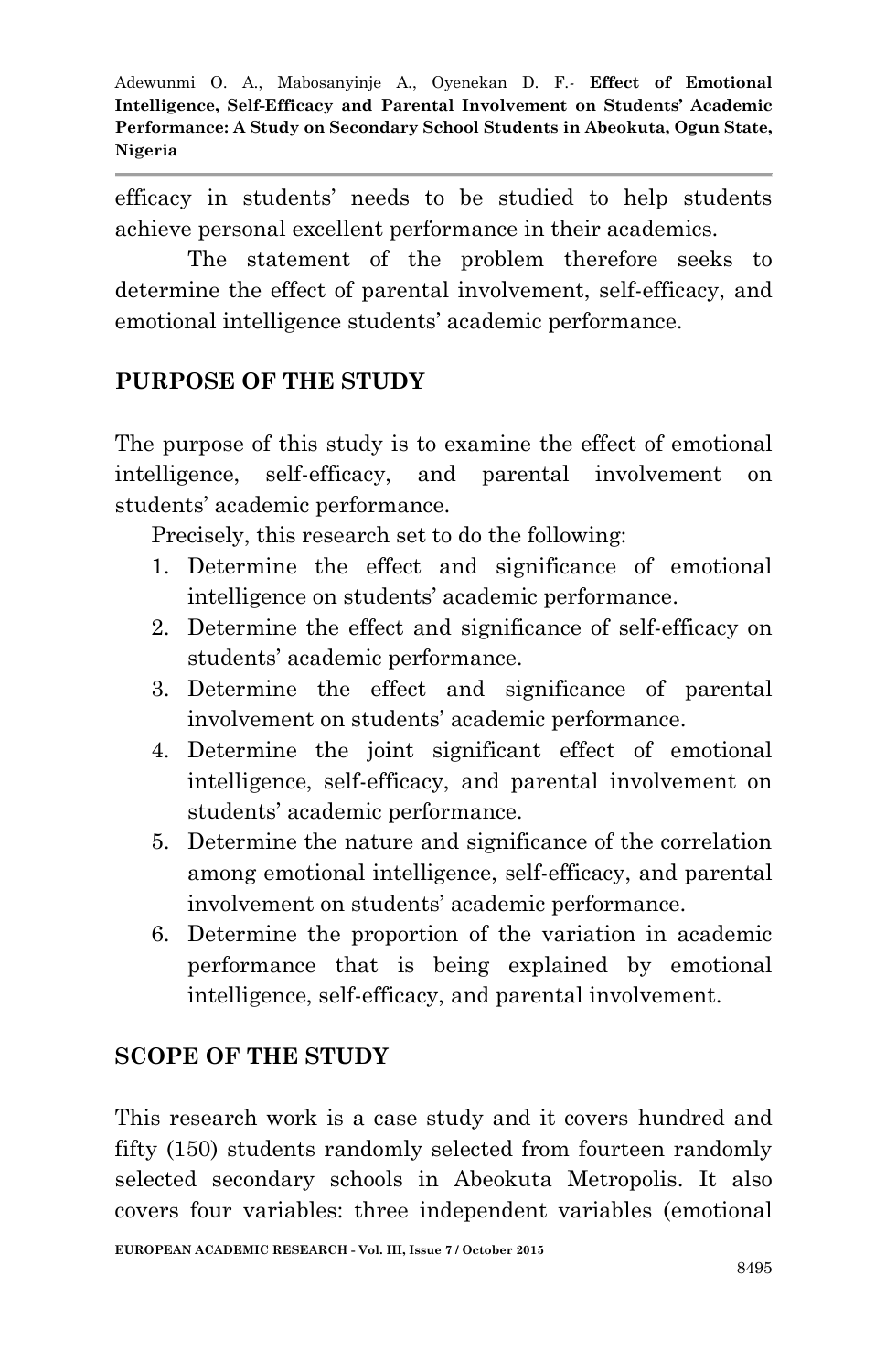intelligence, self-efficacy, and parental involvement) and one dependent variable (academic performance).

# **LITERATURE REVIEW**

### *Emotional Intelligence and Academic Performance*

In the beginning, psychologists focused on cognitive constructs like memory and problem solving in their first attempt to write on intelligence. This did not last when researchers begun to challenge this orientation and recognised that there are other non-cognitive aspects of intelligence. For instance, Robert Thorndike wrote about social intelligence in 1937. And as early as 1943, David Wechsler proposed that the non-intelligence abilities are essential for predicting ability to succeed in life. Imbrosciano and Berlach (2003) have remarked that ''success'' may be viewed in three main domains. A good student is often referred to as being ''intelligent'', or ''well behaved'', or "academically successful". Arising from this are the questions: Are there any connection between these domains? Is there a strong connection, between intelligence and academic achievement? Do students with high intelligence behave better? These and many more questions underscore the important place intelligence has been found to play in academic success.

Goleman (1995) gave a short of answer when he asserted that success depends on several intelligences and on the control of emotion. Specifically, he stressed that intelligence (IQ) alone is no more the measure of success. According to him intelligent account for only 20% of the total success, and the rest goes for Emotional and Social intelligences. Abisamra (2000) then queried that if this is found to be so, why the teachers don't begin to teach its components (i.e.., emotional intelligence) to students at schools? He then concluded that if emotional intelligence affects student achievement, then it is imperative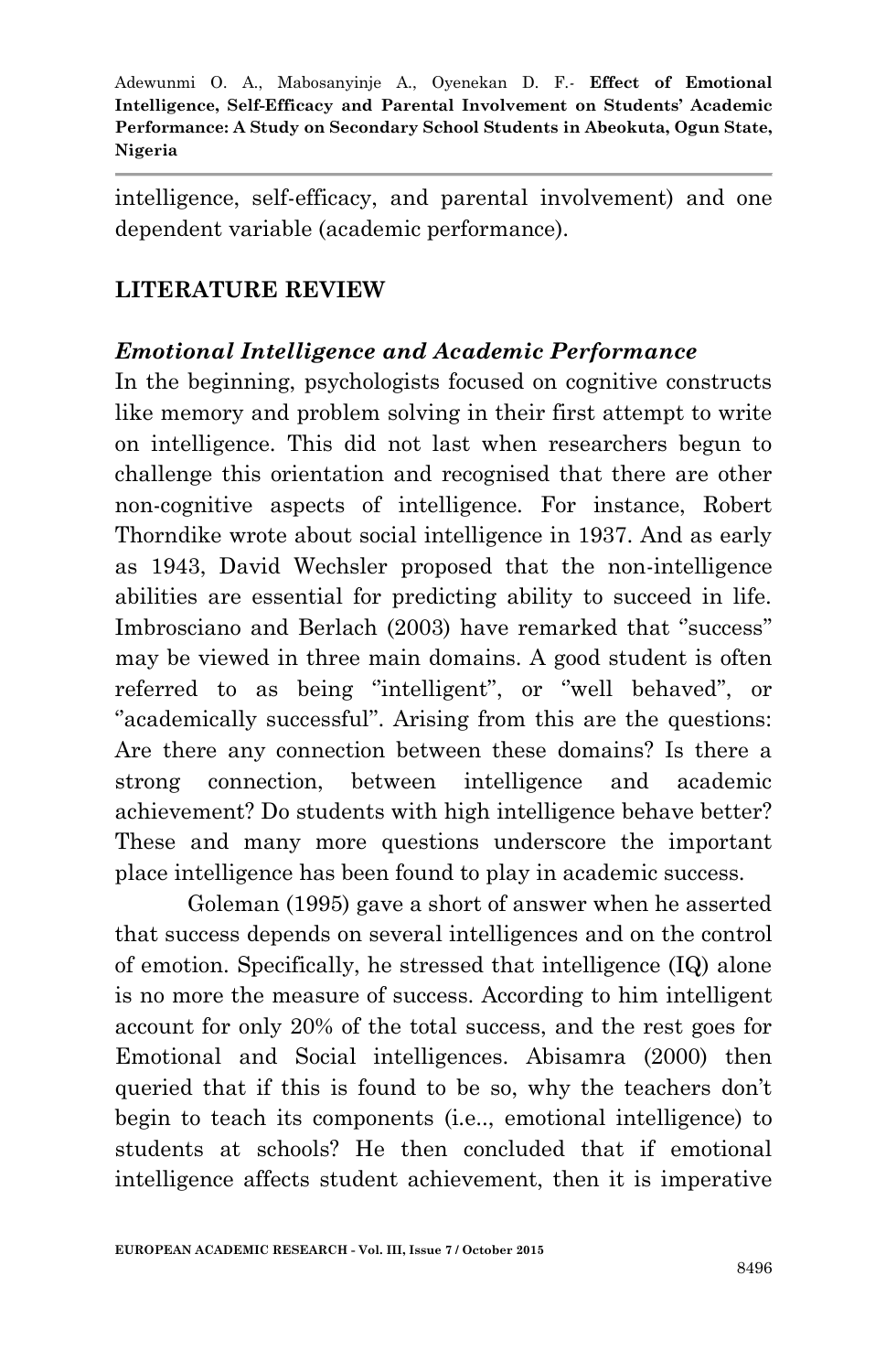for schools to integrate it in their curricula and thereby raising the level of students' success.

According to Salovey and Mayer (1990), Emotional Intelligence is being able to monitor one's own and other's feelings and emotions, to discriminate among them, and to use this to guide one's thinking and actions. Again, Salovey and Mayer (1993) wrote that an emotionally intelligent person is skilled in four areas: identifying, using, understanding, and regulating emotions. Similarly, Goleman also stressed that emotional intelligence consists of five components: Knowing one's emotions (self-awareness), managing them, motivating self, recognising emotions in others (empathy), and handling relationships.

In recent times therefore, social scientists and educational psychologists are beginning to uncover the relationship of emotional intelligence to other phenomenon. These are: leadership (Ashfort and Humphrey, 1995); group performance (Williams and Sternberg, 1988); academic achievement (Abisamra, 2000); and policing (Aremu, 2004). The foregoing attest to the significance of emotional intelligence to all constructs (school achievement inclusive). As a matter of fact, emotional intelligence (EI) has recently attracted a lot of interest in the academic literature.

Specifically, Finnegan (1998) argued that school should help students learn the abilities underlying the emotional intelligence. This he believes could lead to achievement from formal education years of the child. In a recent studies conducted by Parker, Summerfeldt, Hogan and Majeski (2001, 2002) they discovered that various emotional and social competencies were strong predictors of academic success. Similarly, Parker, et al. (2003) found emotional intelligence to be significant predictors of academic success. In the same vein, Low and Nelson (2004) reported that emotional intelligence skills are key factors in the academic achievement and test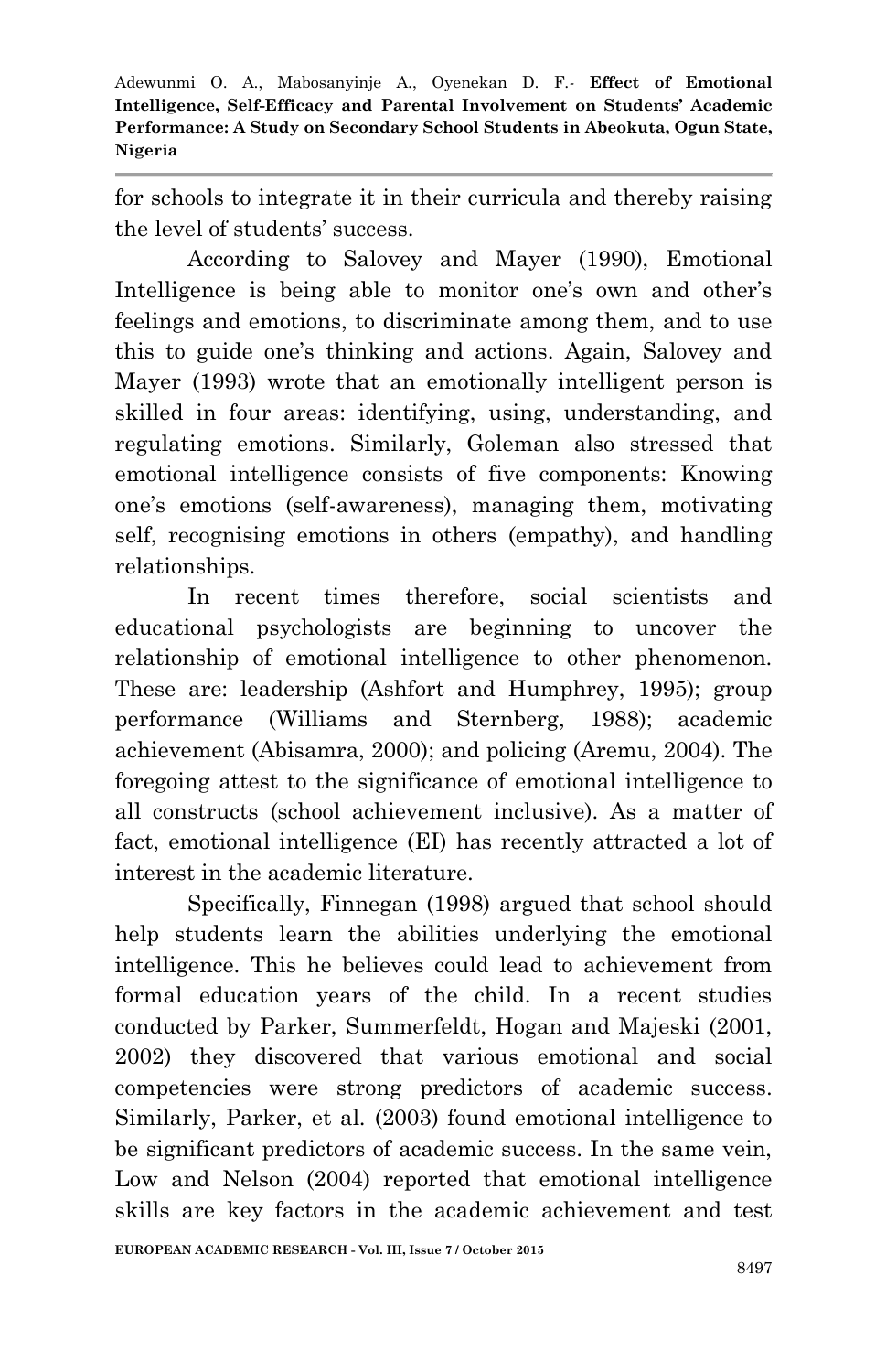performance of high school and college students respectively. Likewise, Abisamra (2000) reported that there is a positive relationship between emotional intelligence and academic achievement. He therefore canvassed for inclusion of emotional intelligence in the schools' curricula. Petrides, Frederickson and Furnham in Cotton and Wikelund (2005) argued that any investigation of the potential effects of emotional intelligence on academic performance must be pursued in a specific context. In essence, the importance of emotional intelligence on academic achievement has been found to be very significant. Nevertheless, and in spite of the studies reviewed, there is still a need to further investigate the relationship of emotional intelligence to academic achievement most especially in country like Nigeria, where most researchers are yet to show interest in the construct.

### *Self-Efficacy and Academic Performance*

Bandura's Social Learning theory (1977, 1986) emphasizes the interaction between behaviour and environment, focusing on behaviour patterns the individual develops to deal with the environment instead of instinctual drives. Models of behaviour can be developed through face to face experiences or through the monitoring of the responses of others. This theory claims that we learn the way we behave by adapting ourselves to readymade models. Consequently, the child is able to learn how to adapt himself to this new behavior by watching the others do it. As Bandura puts it (1986), self-efficacy refers to personal confidence in one's abilities for a successful accomplishment of a certain task. Self-efficacy beliefs are significant influential factors of whether individuals will be able to expend effort on a task and continue to cope with a difficulty. Individuals with a high level of self-efficacy attempt tasks and keep up trying even though tasks might be difficult, while individuals with a low level of self-efficacy most of the times end up giving up easily.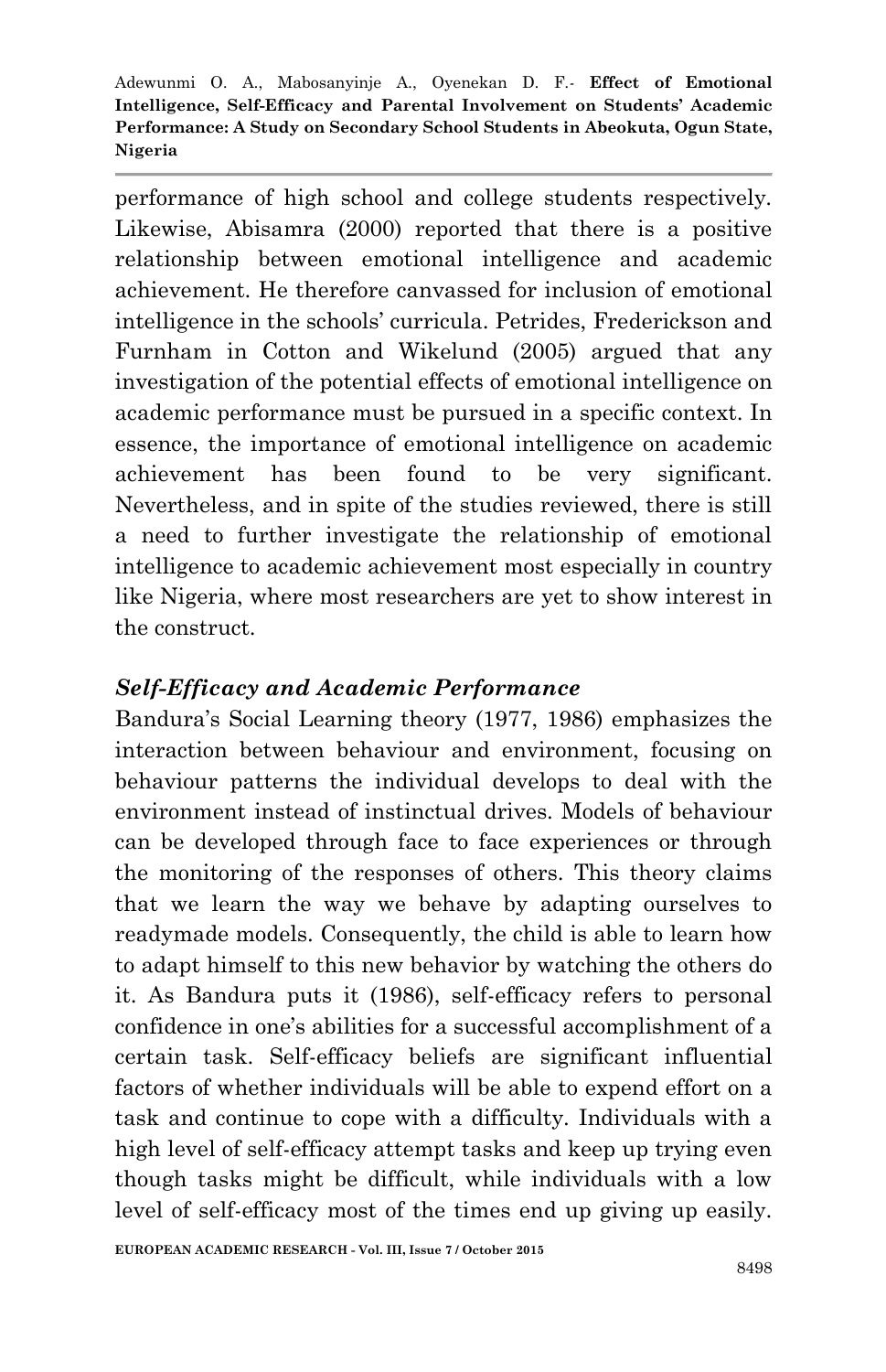As Bandura explains (1986), an individual's beliefs about his abilities make up his sense of self-efficacy.

The two fundaments based on Bandura's theory are related to the fact that individuals make personal interpretations of their past achievements and failing experiences and consequently they set goals upon these interpretations. According to Bandura (1986), people tend to avoid situations they believe exceed their capacities, but they are willing to undertake and perform those tasks or activities they consider themselves to be capable of accomplishing successfully. The second fundament refers to the fact that students set individual goals that become their personal standards for assessing their performance.

According to Mento, Locke and Klein (1992), internal rewards for goal attainment, in other words the satisfaction you receive due to performing a successful task, can drive stronger influences on effort and achievement than external rewards such as grades or academic performance. As described by Bandura (1997), self-efficacy beliefs are different with different individuals, they vary under different circumstances, undergo transformations with time, and increase the academic achievements as determined by the following factors: mastery experience, vicarious experience, verbal persuasion, and physiological and emotional states. An individual's sense of selfefficacy is determined by a multitude of personal, social, and environmental factors. Under the social-cognitive perspective of Bandura (1997) and Pajares (2000) these factors can be altered not only to influence the individual's level of self-efficacy, but also his future performance.

Normative goal theory suggests that self-efficacy beliefs have a moderating effect on the performance goals. It is worth posing a question on the essence of self-efficacy and how it is related to the students' academic performance. According to Bandura (1997), an essential factor in a human activity is the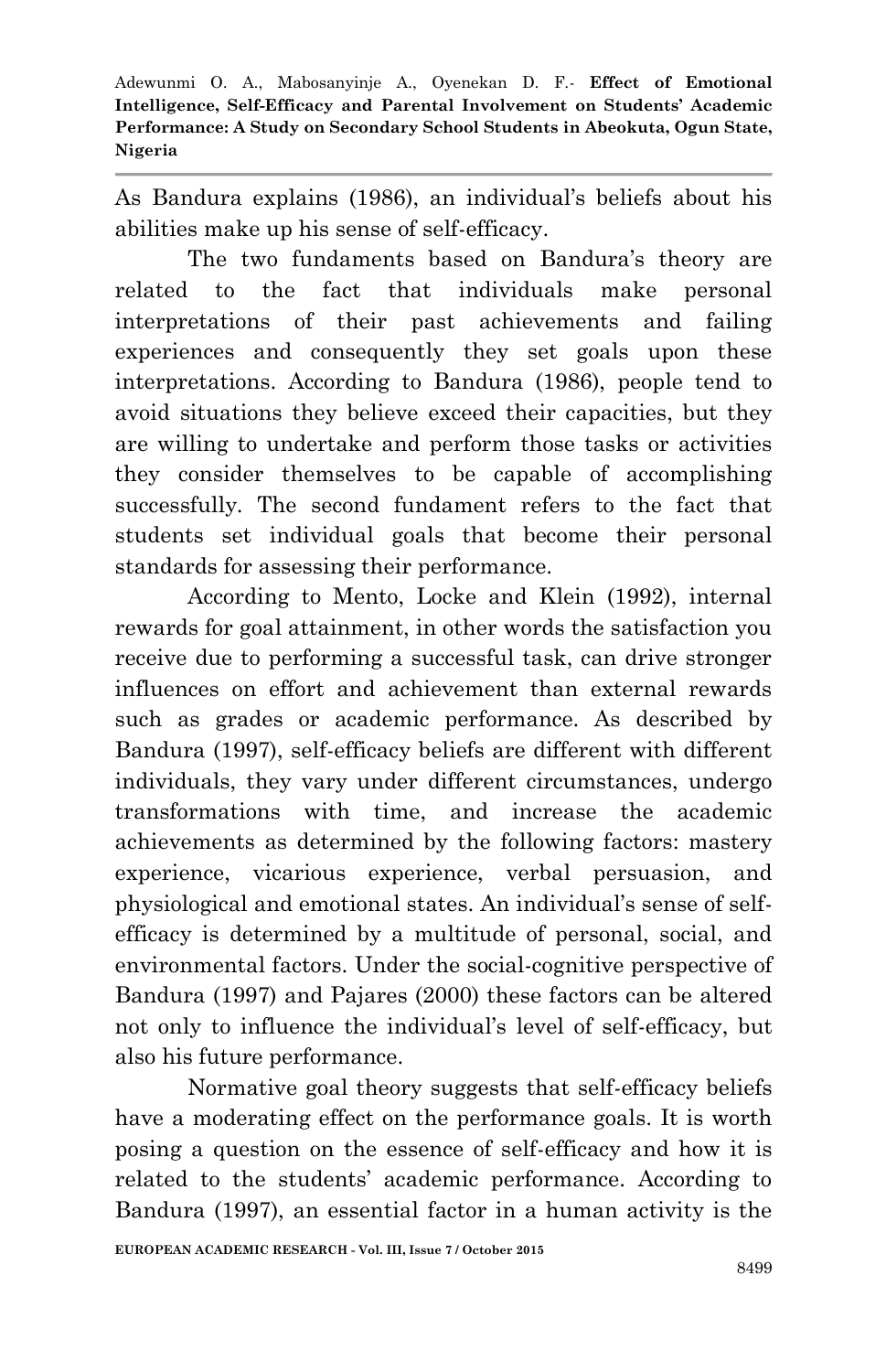belief in personal efficacy. As Bandura describes self-efficacy, it is argued that beliefs influence human functioning by motivational, decision-making, and affective processes. Based on Bandura (1977), the more an individual believes in his selfefficacy, the more willing he is, which in itself makes it possible for the individual to be fully accomplished. A number of researches have been done for investigating and exploring the way self-efficacy influences different spheres; psychosocial functioning in children (Holden, Moncher, Schinke, and Barker 1990), academic achievement and persistence (Multon, Brown, and Lent 1991), athletic performance (Moritz, Feltz, Fahrbach, and Mack 2000), performance at work (Sadri and Robertson 1993). The findings disclosed a significant impact of self-efficacy beliefs on the individual's performance and motivation. Individuals with high level of self-efficacy are inclined to perform activities in a successful way.

According to Bandura (1986) there is a major difference in the way individuals feel and act between those with low selfefficacy and those with a high level of self-efficacy. Individuals suspicious of their own abilities tend to avoid challenges and difficult tasks. As Bandura described (1989), people who doubt their abilities tend not to get engaged in difficult tasks. As stated above, individuals with a high level of self-efficacy cope with challenging situations in a more mature way, while not considering these as a threat.

According to the Social Cognitive theory, self-efficacy is one of the most important variables that influence the academic performance and achievement. Collins (1982) demonstrated in a clear way the importance of self-efficacy beliefs and skill application on academic performance. The study showed that people may perform poorly on tasks not necessarily because they lack the ability to succeed, but because they lack belief in their capabilities.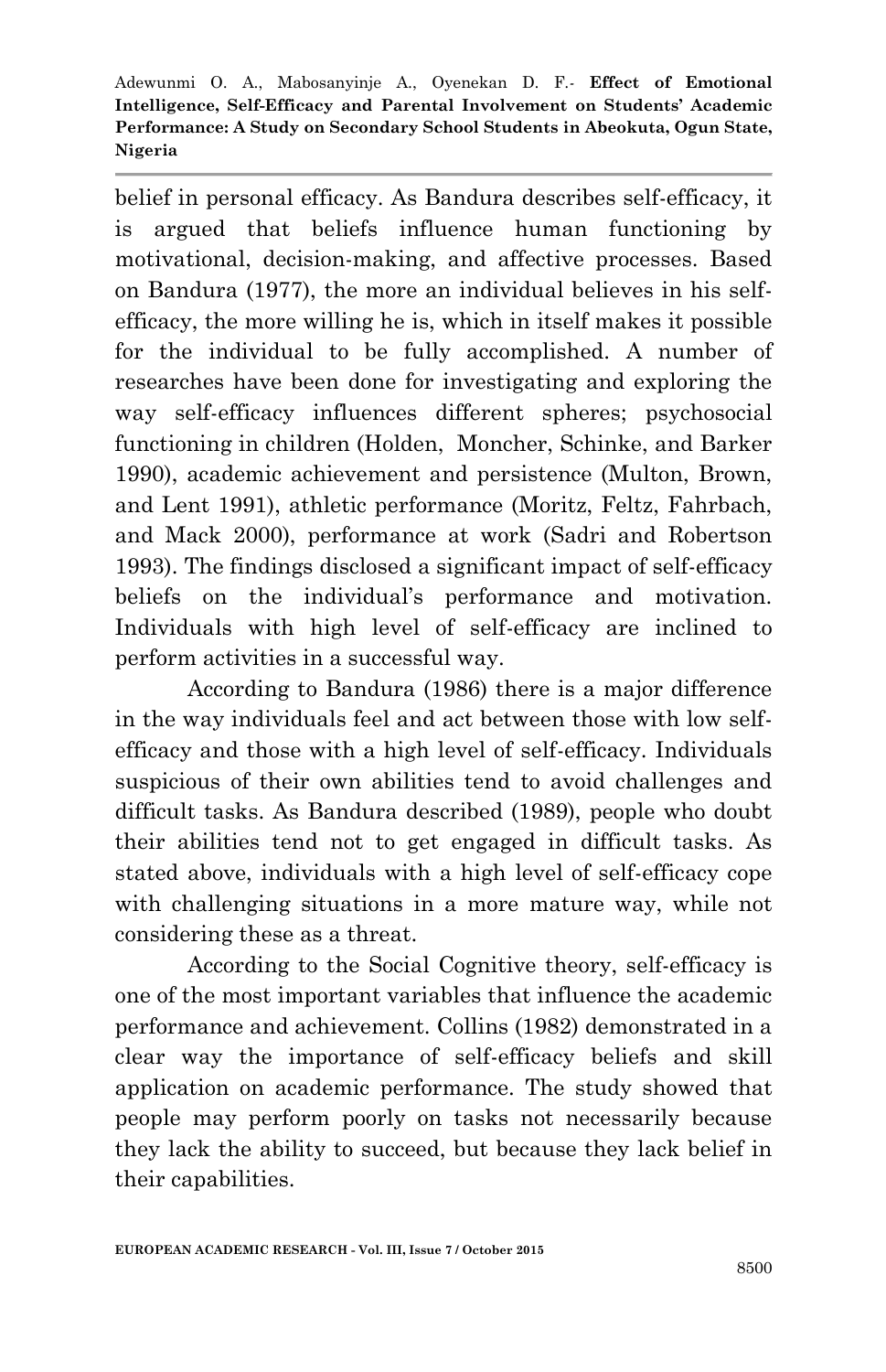Different researches indicate that the way learners make use of the learning strategies increases their academic achievements (Hwang and Vrongistinos 2002; McKenzie, Gow, and Schweitzer 2004; Pressley, Borkowski, and Schneider 1987; Rollnick et al. 2008; Yip and Chung 2005). Bandura (1989) has also found that the perceived self-efficacy increases academic achievement in a direct and an indirect way, by influencing individuals' goals. Self-efficacy, together with the goals, influences academic performance. Individuals with a high level of self-efficacy assign higher goals to themselves and exercise more effort and willingness to have them accomplished. Locke and Latham (1990) defined that the more challenging the goals are, the more motivation they stimulate. A high level of motivation and willingness bring about higher academic accomplishments.

### *Parental Involvement and Academic Performance*

On parental involvement and academic achievement, studies have shown to date that the two constructs seems to be positively related. Findings have demonstrated that parent's involvement in the education of the children has been found to be of benefit to parents, children, and schools (Tella and Tella 2003; Campbell, 1995; Rich, 1987). Rasinki and Fredrick's (1988) concluded that parents play an invaluable role in laying the foundation for their children's learning; Zang and Carrasquillo (1995) also similarly remarked that when children are surrounded by caring, capable parents and are able to enjoy nurturing and moderate competitive kinship, a foundation for literacy is built with no difficulty. Cotton and Wikelund (2005) ably capped it by asserting that the more intensively parents are involved in their children's learning; the more beneficial are the achievement effects. Thus, it is believed that when parents monitor homework, encourage participation in extracurricular activities, are active in parents–teacher associations, and help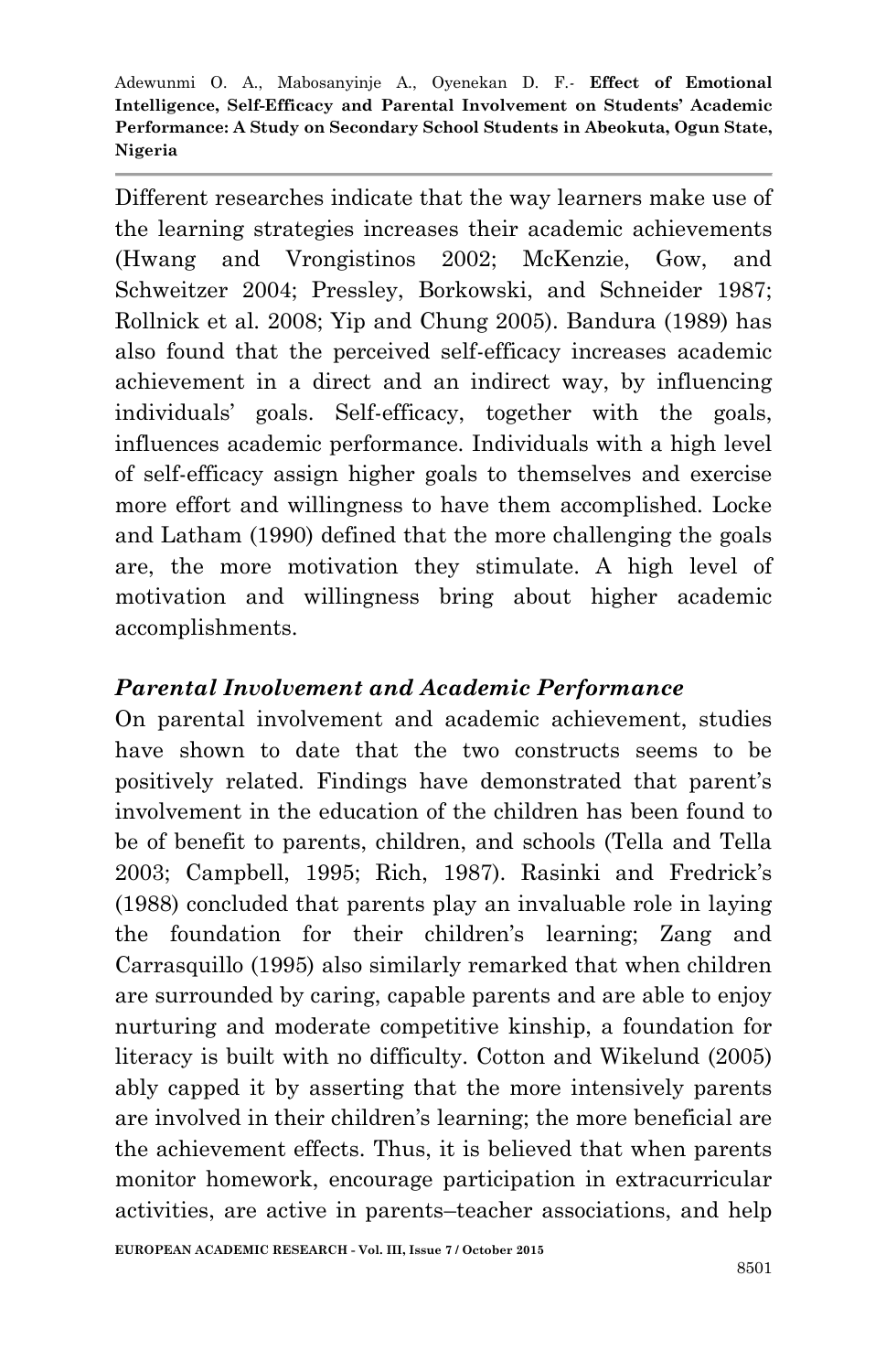children develop plans for their future; children are more likely to respond and do well in school.

Based on the results of Sixty-six studies, Henderson and Berla (1994) were of the opinion that repeated evidence has confirmed that the most accurate predictor of student achievement is the extent to which the family is involved in the child's education, and not the family's level of income. As a matter of fact, McMillan (2000a) noted that parental pressure has a positive and significant effect on public school performance. This becomes particularly obvious when the exactness of the parental pressure is brought to bear on the children's academic performance.

Similarly, Schickedanz (1995) also reported that children of passive parents were found to perform poorly academically. Valez in Ryan (2005) reported that academic performance is positively related to having parents who enforce rules at home. The obviousness of the research findings reported in this study is that family involvement improves facets of children's education such as daily attendance (Cotton & Wikelund, 2001; Simon, 2000), student achievement (Cotton and Wikelund, 2001; Sheldom and Epstein, 2001a, Simon, 2000; Van Voorhis, 2001) behaviour (Sheldom and Epstein, 2001b; Cotton and Wikelund, 2001; Simon, 2000) and motivation (Cotton and Wikelund, 2001; Brooks, Bruno and Burns, 1997). It is on this note that (Deutsher and Ibe, n.d\*) posited it was expected that parent involvement would have a large role on children's performance. The foregoing, have shown that one of the greatest barriers to high academic achievement for a good number of students, is lack of parental involvement in children's education.

In sum, research has shown that parents do want to get along with their children's education knowing fully well that such involvement could promote better achievement. However, parents need a better little direction as to how they can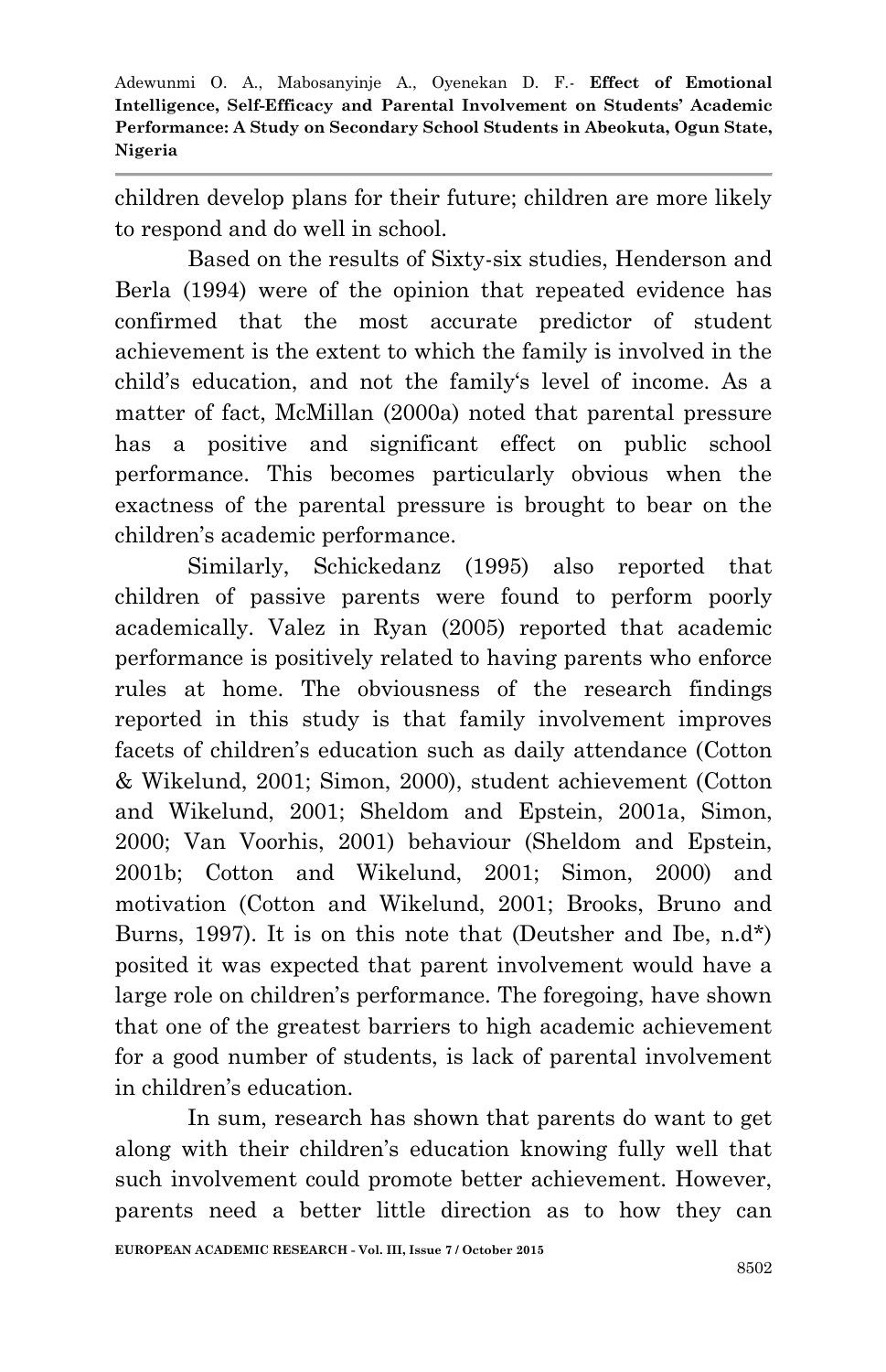effectively do this. According to a magazine reports (2002), six types of programmes could be utilized by schools to build strong parental skills. These are: one, school can assist families with parenting and child-rearing skills; two, schools can communicate with families about school programmes and students progress and needs; three, school can work to improve families as volunteers in school activities; four, schools can encourage families to be involved in learning activities at home; five, schools can include parents as participants in important schools decisions, and six, schools can coordinate with business and agencies to provide resources and services for families, student, and the community. The importance of these programmes further attest to the fact that student's academic performance is dependent upon the parent-school bond. Thus the importance of parental involvement on academic performance cannot be overemphasised. The stronger the relationship, especially between the parents and their wards' education, the higher the academic achievement. Adeyemo (2005) saw reason in this by stressing that there is need to foster home school partnership.

In his attempt to give more meaning to his contribution on parental involvement and children's education, (Epstein,1997) put up a model in which he analysed how children learn and grow through three overlapping spheres of influence: family school and community .According to him, these three spheres must form partnership to best meet the needs of the child. Epstein (1997) again identified six types of involvement based on the relationships between the families, school and community. These are: parenting (skills), communicating, volunteering, learning at home, decision making, and collaborating with the community. He stressed it clearly that these six types of involvement need to be included to have successful partnerships (between the home and the school). Baker and Soden (1997) remarked that much of the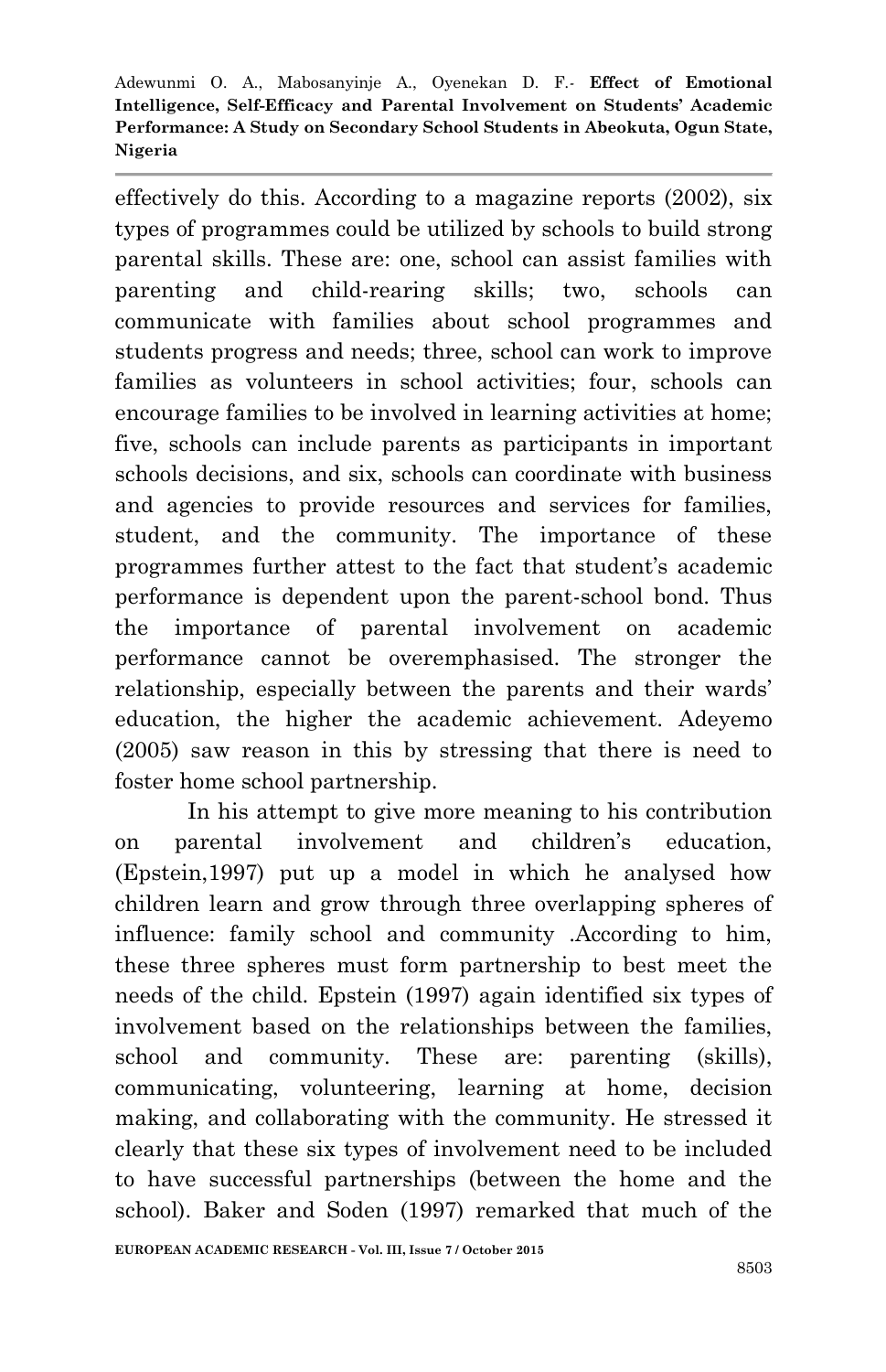research that examined the relationships between parent involvement and children's education assesses parent involvement by utilizing one particular measure, such as counting the number of parents that volunteer, coming to meetings, or coming to parent-teacher conferences. Other studies utilized measures that consists of a view closed-ended questions that target particular aspect of parent – involvement and often focus on the number of times parents participate in some particular events (Goldring and Shapira, 1993; Griffith, 1996; Grolnick and Slowiczek, 1994; Zellman and Waterman, 1998). According to Baker and Soden (1997), this type of measure does not allow for a rich picture of parent involvement, nor generate new ideas.

In this review so far, efforts have been made on what researchers have published on emotional intelligence, selfefficacy and parental involvement, and how these could impact on academic achievement. It is the primary purpose of this study therefore to investigate the significant effect of these three constructs (emotional intelligence, self efficacy and parental involvement) on academic achievement of in-school adolescents.

### **METHODOLOGY**

The purpose of this study is to examine the effect of emotional intelligence, self-efficacy, and parental involvement on students' academic performance. For this study selfadministered questionnaires consisting of measures of emotional intelligence, self-efficacy, parental involvement and academic performance were employed for data collection. One hundred and fifty four (154) questionnaires were administered to the eleven (11) students randomly selected from the fourteen (14) randomly selected secondary schools in Abeokuta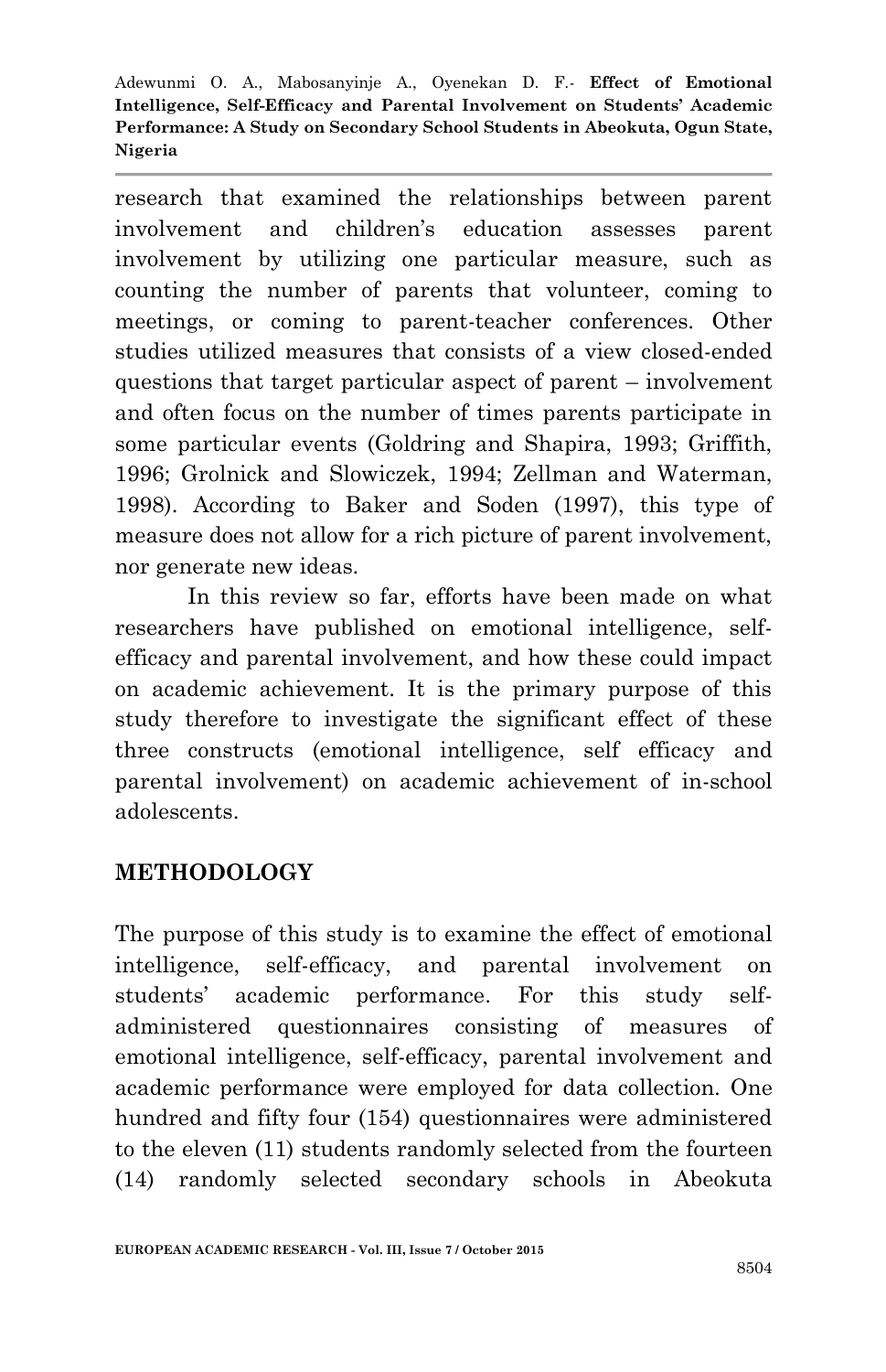Metropolis. However, only one hundred and fifty (150) questionnaires were valid for use.

The emotional intelligence scales constructed by emotional health group (2008) was adopted for use as a measure of emotional knowledge questionnaire. It is a fifteen items scale with responses anchored base on the four likert points. Some of the items of the scale read as follow: (1) If you are sad, grieving or mourning, do you allow yourself to weep? (2) Can you express anger freely and non-destructively in the school? (3) When you are afraid, do you let trusted members see your fear? (4) Can you say 'no' without feeling guilty?

In the attempt to identify the efficacy of the adolescents, the Efficacy survey instrument developed by Hoy & Woolfork (1993) was adopted to measure adolescent's self efficacy. This instrument consists of twenty-four (24) short questions ranging from Strong Agree (4), Agree (3), Disagree (2) and Strongly Disagree (1) in answer choices and had a reliability coefficient of 0.80.

The parental involvement scales constructed by Sui-Chu and Willms (1996) was adopted for use as a measure of parental involvement questionnaire. It is an eight items scale with responses anchored base on the four likert points. Some of the items of the scale read as follow: (1) how often have you talked to mother about planning your high-school program? (2) Since the beginning of the school year, how often have you discussed the selection of courses and programs at school with either or both your parents or guardians? (3) How often do your parents or guardians check on whether you have done your homework? As indicated by Sui-chu and Willms (1996), the instrument has a Cronbach alpha value of 0.79.

The goal setting behaviour scales developed by Olusola, Carmen and John (2008) was adopted to be used as a measure of goal setting behaviour questionnaire. It is a thirteen items scale with responses anchored base on the four likert points.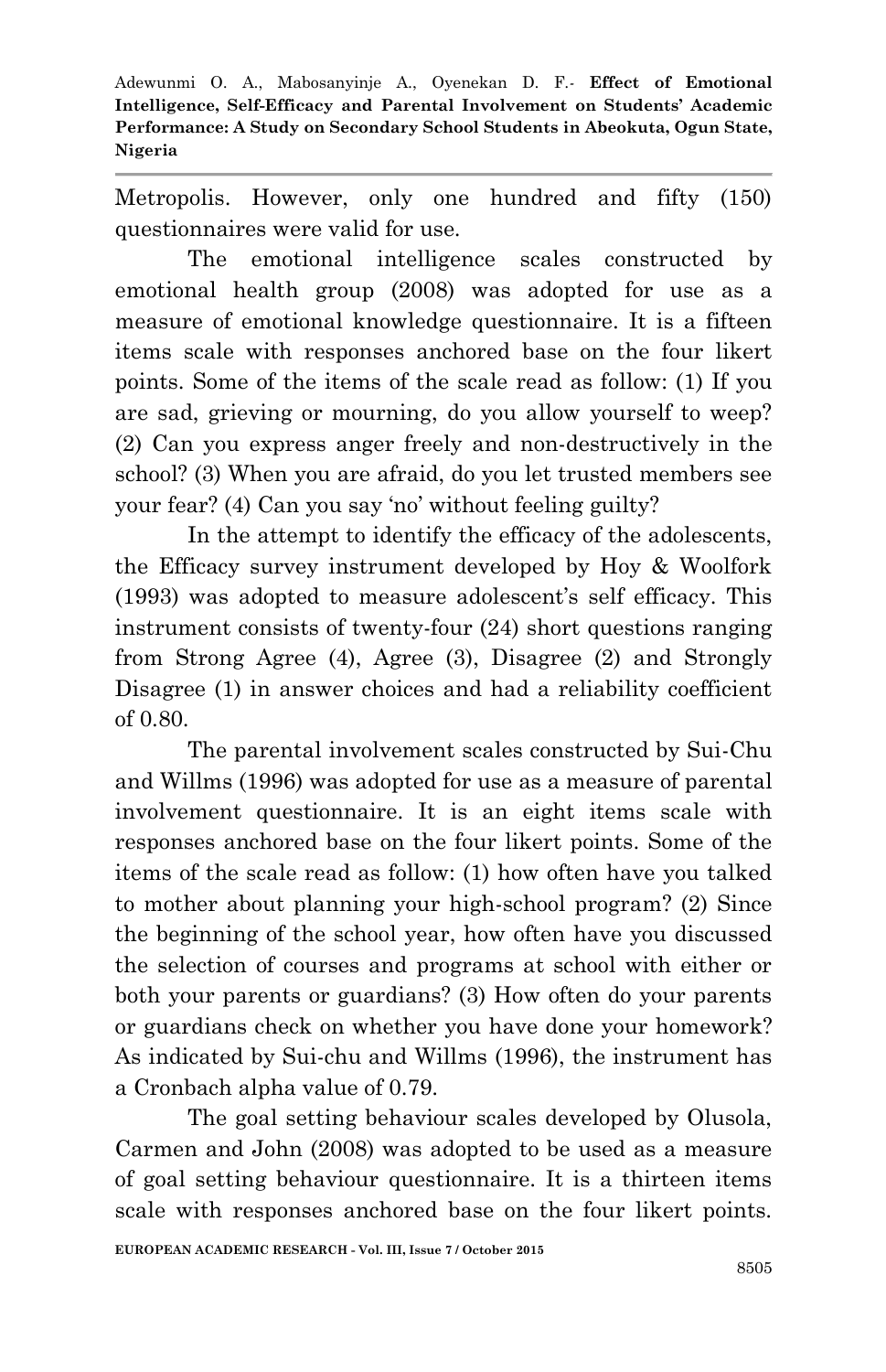Some of the items of the scale read as follow: (1) It is important for me to do better than other students. (2) Fear of performing poorly in this class is often what motivates me. (3) I always wish to learn as much as possible from the lessons in the class. As indicated by Olusola et al. the instrument has a Cronbach Alpha of 0.85 and 0.74 internal consistency was obtained.

The analysis techniques employed were descriptive statistics, correlation and multiple regression. Data collected were analysed electronically using SPSS 21.

### **DATA ANALYSIS & RESULTS**

**Table1: Descriptive statistics and Inter-correlations among the variables.**

|                                                                                                                               |     |       |        | Academic    | Emotional    | Self-    | Parental    |
|-------------------------------------------------------------------------------------------------------------------------------|-----|-------|--------|-------------|--------------|----------|-------------|
| Variables                                                                                                                     | N   | Mean  | SD     | Performance | Intelligence | efficacy | Involvement |
| Academic                                                                                                                      |     |       |        |             |              |          |             |
| Performance                                                                                                                   | 150 | 43.48 | 14.622 | 1.00        |              |          |             |
| Emotional                                                                                                                     |     |       |        |             |              |          |             |
| Intelligence                                                                                                                  | 150 | 25.60 | 12.961 | .874        | 1.00         |          |             |
|                                                                                                                               |     |       |        |             |              |          |             |
| Self-efficacy                                                                                                                 | 150 | 26.46 | 13.155 | .876        | .996         | 1.00     |             |
| Parental                                                                                                                      |     |       |        |             |              |          |             |
| Involvement                                                                                                                   | 150 | 26.08 | 12.552 | .893        | .988         | .994     | 1.00        |
| $\sim$ $\sim$<br>$\sim$ $\sim$ $\sim$<br>$\mathbf{u} = \mathbf{v}$ , and $\mathbf{u} = \mathbf{v}$<br>$\sim$ $\sim$<br>$\sim$ |     |       |        |             |              |          |             |

Correlation is significant at the 0.05 level (2-tailed).

#### **Table 2: Analysis of variance of the joint significant effect of the independent variables**

| Multiple R (adjusted) = $.899$        |            |     |             |         |  |  |  |  |
|---------------------------------------|------------|-----|-------------|---------|--|--|--|--|
| Multiple $R^2$ (adjusted) = .808      |            |     |             |         |  |  |  |  |
| Standard error of estimate $= 6.4136$ |            |     |             |         |  |  |  |  |
| <b>ANOVA</b>                          |            |     |             |         |  |  |  |  |
| of<br>Source                          | of<br>Sum  |     |             | F       |  |  |  |  |
| Variation                             | square(SS) | DF  | Mean square |         |  |  |  |  |
| Regression                            | 51751.338  | 3   | 17250.446   | 419.376 |  |  |  |  |
| Residual                              | 12175.542  | 296 | 41.134      |         |  |  |  |  |
| Total                                 | 63926.880  | 299 |             |         |  |  |  |  |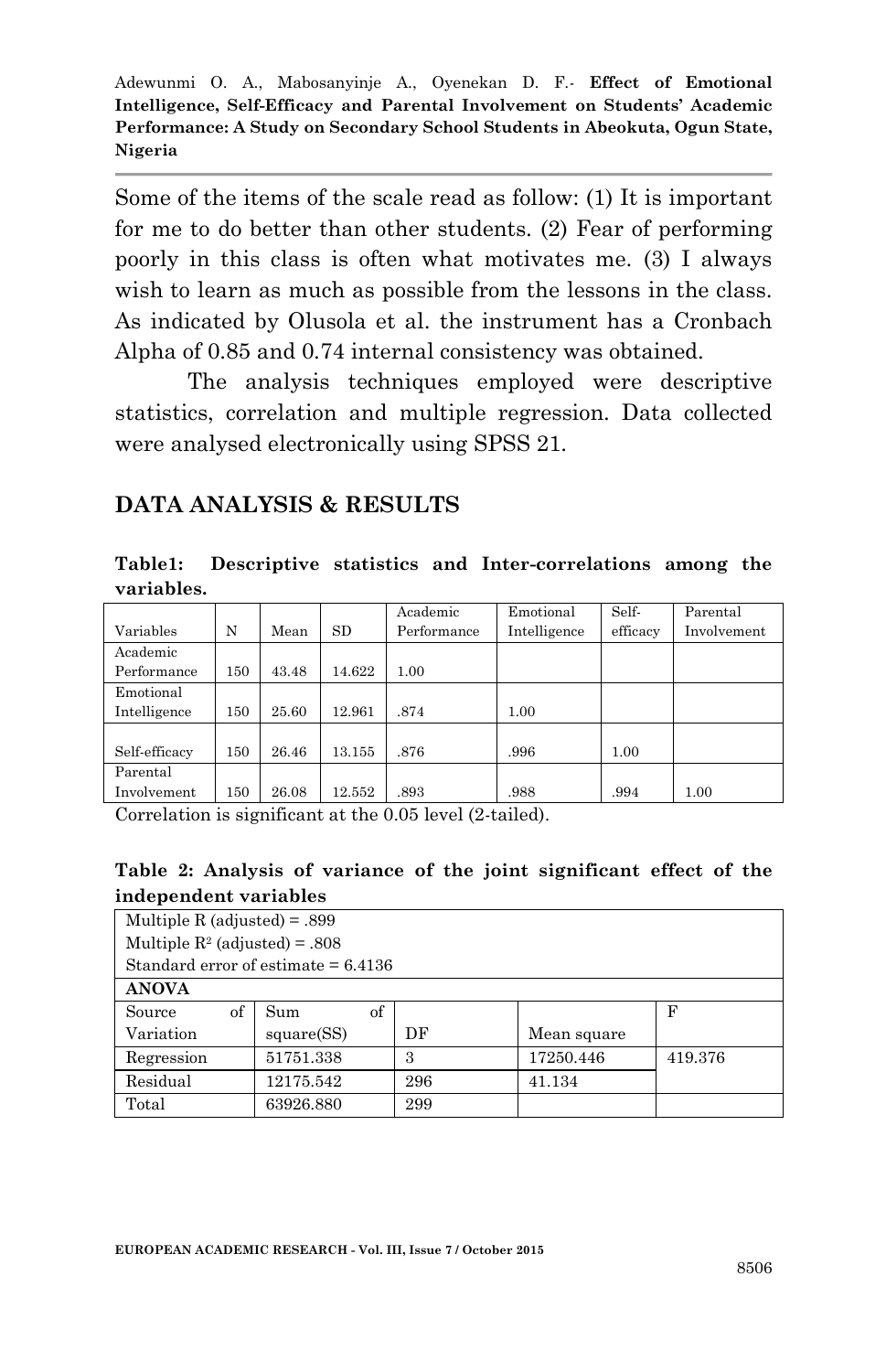|               |              | Unstandardized | Standardized |        | p      |  |
|---------------|--------------|----------------|--------------|--------|--------|--|
|               | Coefficients |                | Coefficients |        |        |  |
| Model         | B            | Standard       | Beta         |        |        |  |
|               |              | error          |              |        |        |  |
| Constant      | 15.770       | .876           |              | 17.998 | p<0.05 |  |
| Emotional     |              |                |              |        |        |  |
| Intelligence  | .521         | .314           | .462         | 1.658  | p<0.05 |  |
|               |              |                |              |        |        |  |
| Self efficacy | 1.574        | .426           | 1.416        | 3.695  | p<0.05 |  |
| Parental      |              |                |              |        |        |  |
| Involvement   | 2.148        | .266           | 1.844        | 8.065  | p<0.05 |  |

**Table 3: Effect and significance of the independent variables**

### **DISCUSSION OF RESULTS**

Table 1 indicates that Academics performance is significantly correlated with: (1) Emotional intelligence  $(r = .874; p < .05)$ ; (2) Self efficacy ( $r = .876$ ;  $p < .05$ ); and (3) Parental involvement ( $r =$ .893; p<.05). There were also significant correlations among the independent variables.

Table 2 shows that the independent variables (emotional knowledge, self efficacy and parental involvement) have a joint significant effect on academic performance. This means that the capacity of the three independent variables to predict academics performance could not have happened by chance. The coefficient of determination  $(R^2)$  of 0.808 implies that about 80.8% of the variation in academic performance is being explained by emotional intelligence, self-efficacy, and parental involvement.

Table 3 shows that each of the independent variables has a positive and significant effect on academics performance. In terms of magnitude of effect, Parental involvement has the most significant effect (Beta =  $1.844$ ; t =  $8.065$ ; P<0.05), followed by Self-efficacy (Beta =  $1.416$ ; t =  $3.695$ ; P<0.05), and then Emotional intelligence (Beta =  $.462$ ; t = 1.658; P<0.05).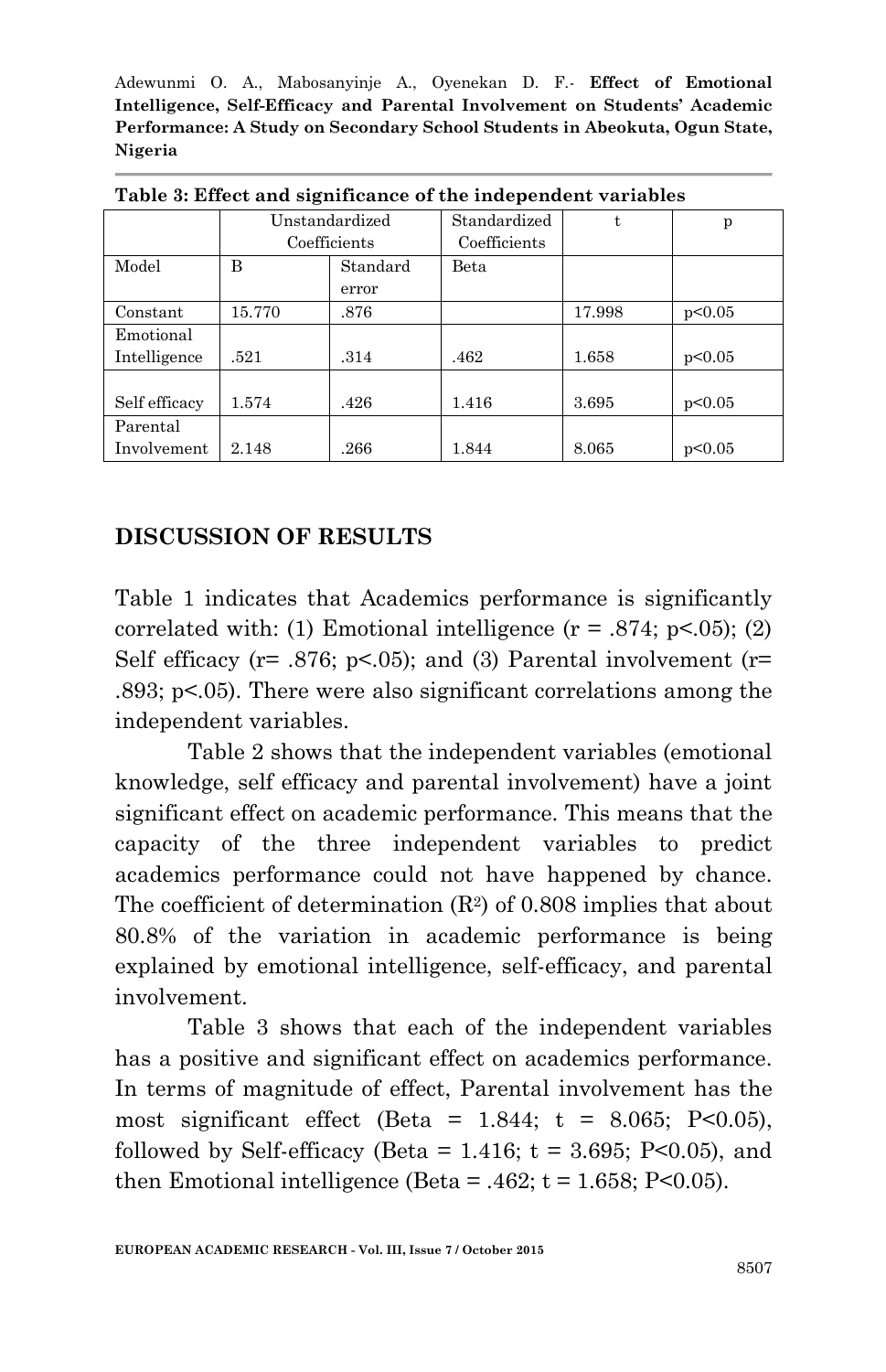### **CONCLUSION**

From our findings, we can however conclude that emotional intelligence, self efficacy and parental involvement have a great influence on student's academic performance. As such, it is very crucial and pertinent to improve these factors so as to eradicate the persistent occurrence of students' poor performance in the country not only in Abeokuta, Ogun State, but also in other Local Governments and States of the Country, Nigeria.

In addition, when considering these three factors (emotional intelligence, self-efficacy, and parental involvement) for effective students' academic performance; parental involvement should be given the uppermost attention by all concerned stakeholders, followed by students' self-efficacy and students' emotional intelligence.

## **RECOMMENDATIONS**

- 1. Parents need to be orientated and enlightened more often on the need to be actively involved in their children academic development by providing all round support which in the long run effectively enhances their academic performances.
- 2. Students should be enlightened and counselled on ways to improve their emotional intelligence and self-efficacy, knowing too well that their level of emotional knowledge and efficacy has a significant influence on their academic performances and their general wellbeing.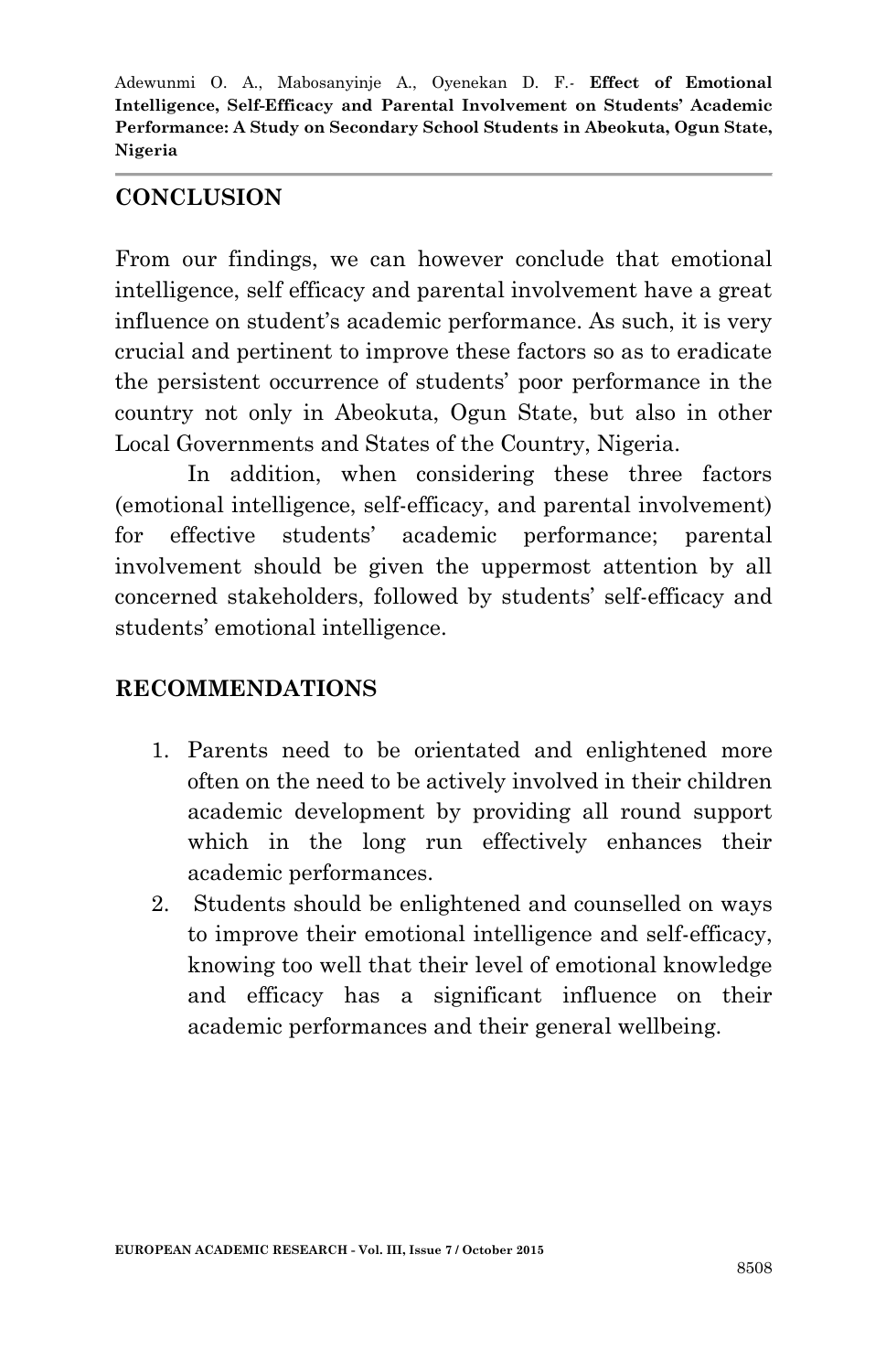#### **REFERENCES**

- AbiSamra, N. (2000). The Relationship Between Emotional Intelligent and Academic Achievement in Eleventh Graders. *Research in Education, FED.661.*
- Adeyemo, D. A. (2005). Parental Involvement Interest in Schooling and School Environment as Predictors of Academic Self-efficacy Among Fresh Secondary School.
- Aremu, A. O. (2004). Psychological and Sociological Determinant of Academic Achievement of Nigeria Adolescents. *Ife Psychologia. An international Journal of Psychology in Africa*, 12, (2), 149-161.
- Aremu, A. O. (2000). Impact of Home, School, and Government on Primary School Pupils Academic Performance. *The Exceptional Child*, 5, (1), 106-110.
- Aremu, A.O. and Oluwole, D.A. (2001). Gender and Birth Order as Predictors of Normal Pupil's Anxiety Pattern in Examination. *Ibadan Journal of Educational Studies, 1, (1), 1-7.*
- Aremu, A. O. and Sokan, B.O. (2003). A Multi-Causal Evaluation of Academic Performance of Nigerian Learner, Issues and Implications for National Development. *In Ayodele Bamisaiye O., Nwazuoke I. A., & Oladiran A. (Eds), Education This Millennium (pp 365375). Ibadan: Macmillan Nig. Ltd.*
- Ashfort, B. E. and Humphrey, R. H. (1995). Emotion in the work place A Reappraisal. *Human Relation, 48, (2), 613- 619.*
- Bandura, A. (1997). Self-efficacy: The exercise of control. *New York: Freeman*.
- Bandura, A. (1989). Regulation of Cognitive Processes Through Perceived Self-Efficacy. *Developmental Psychology 23 (5): 729-735.*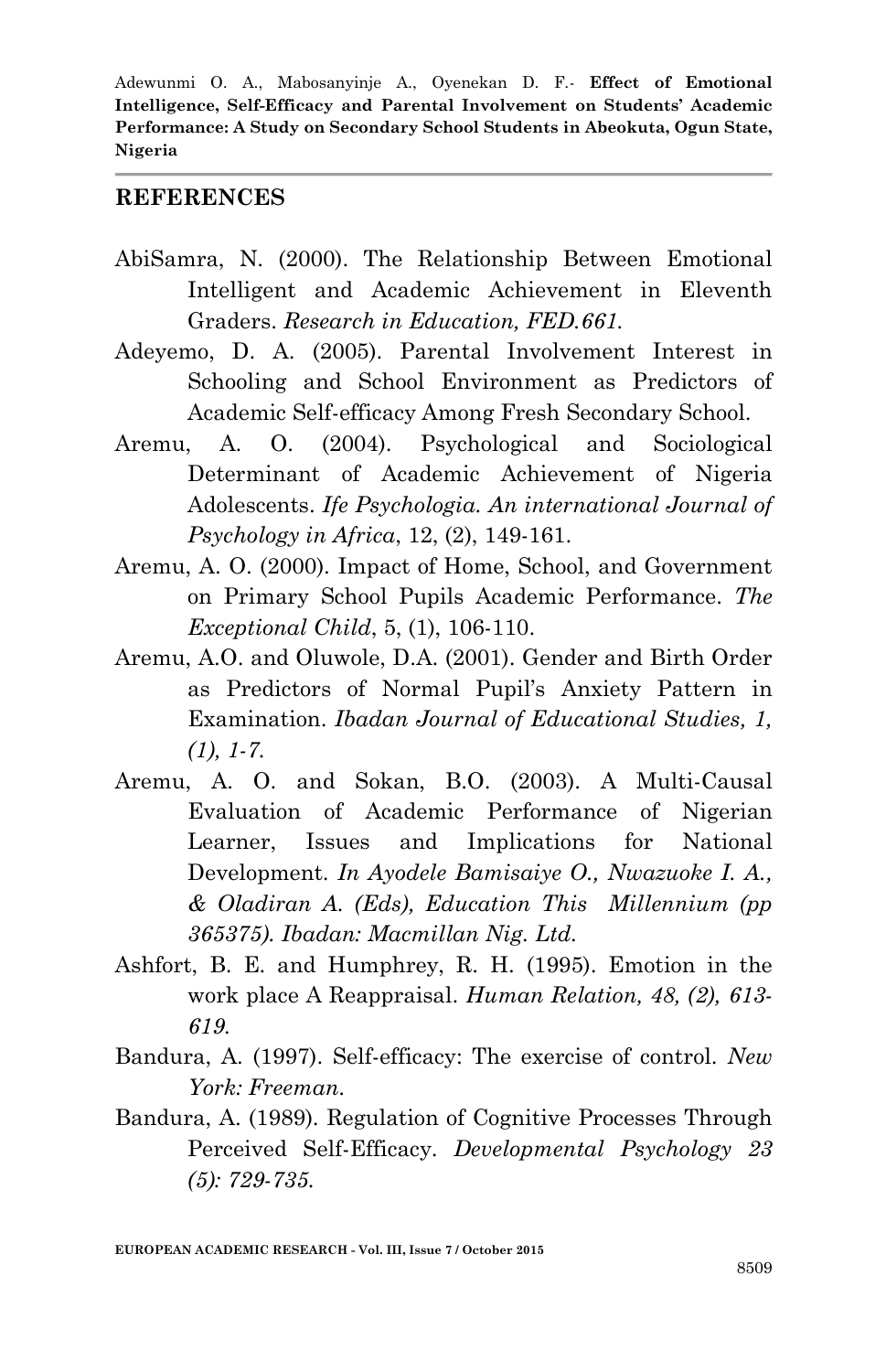- Bandura, A. (1986). Social Foundations of Thought and Action: A Social Cognitive Theory. *Englewood Cliffs, NJ: Prentice Hall*.
- Baker, A. J. L. and Soden, L. M. (1997). Parental Involvement in Children's Education: A Critical Assessment of the Knowledge Base (Report No Ps-025357). *Paper Presented At The Annual Meeting of the American Research Association*.
- Brooks, N., Bruno, E. and Burns, T. (1997). Reinforcing Students' Motivation Through Parent Interaction. *(Report No. PS-025753). Master's Thesis, Saint Xavier University IRI/Skylight, 1997. (ERIC Document Reproduction Service No. ED411074)*
- Bryan, J. B. (2005). Fostering Educational Eesilience and Achievement in Urban Shools Through School-Family-Community Partnerships. *Professional School of Counseling*, 8, 219 227.
- Campbell, J. (1995). Raising Your Child to Be Gifted. *Cambridge, Ma: Brookline Books.*
- Collins, J. L. (1982). Self-efficacy and Ability in Achievement Behavior. *Paper Presented at the Annual Meeting of the American Educational Research Association, New York.*
- Cotton, K. and Wikelund, K. (2005). Parent Involvement in Education. *Available at: http:/www.nwrel.org/. Accessed 03/18/ 2005.*
- Cotton, K. and Wikelund, K.R. (2001). Parent Involvement in Education. *Available at: Northwest Regional Educational Laboratory Web site http://www.nwrel.org/scpd/sirs/3/cu6.html Accessed on 13/09/2006.*
- Deutscher, R. and Ibe, M. (nd). Relationship Between Parental Involvement and Children Motivation. *A Manuscript. Lewis Center for Educational Research, Apple Valley,*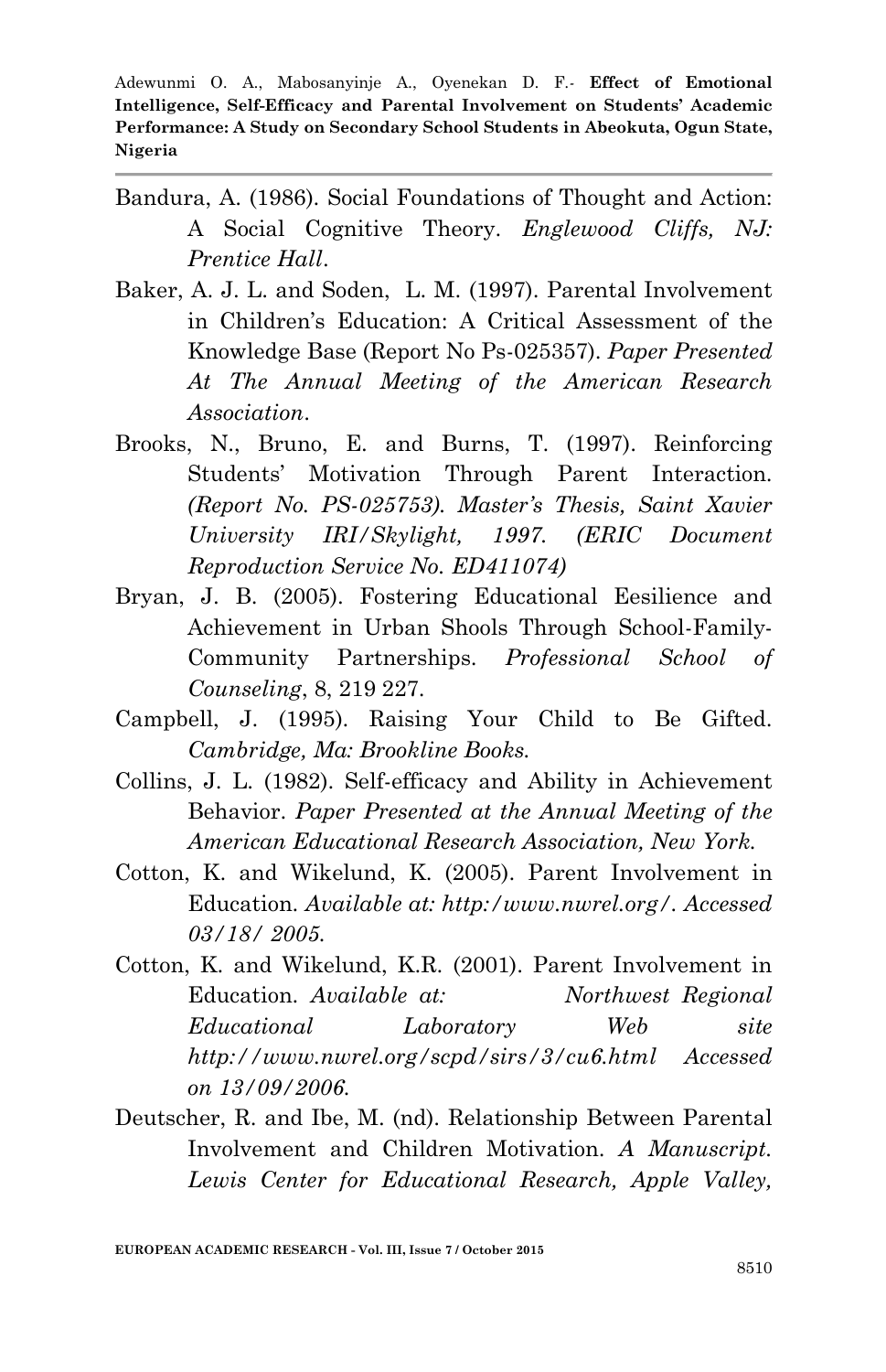> *California. Available at http://www.lewiscenter.org/research/relationships.pdf.*

- Epstein, J. L. (1997). School, Family and Community Partnerships: Your Handbook for Action. *Thousand Oaks, Ca: Corwin Press.*
- Finnegan, J. E. (1998). Measuring Emotional Intelligence: Where We Are Today. *Montgomery, AL: Anbum University of Montgomery, School of Education. ERIC Document Reproduction Service No .ED426087.*
- Goldring, E. and Shapira, R (1993). Choice, Empowerment, and Involvement: What Satisfies Parents? *Educational Evaluation Policy Analysis, 15, 4, 396-409.*
- Goleman, D. (1995). Emotional Intelligence: *Why it Can Matter More Than I.Q. New York: Bantam Books.*
- Griffith, J. (1996). Test of a Model of the Organizational Antecedents of Parent Involvement and Satisfaction With Public Education. *Human Relations, 49, (12), 1549- 1571.*
- Grolnick, W. S. and Slowiaczek, M. L. (1994). Parent's Involvement in Children's Schooling: A Multidimensional Conceptualization and Motivational Model. *Child Development, 65, 237-252.*
- Henderson, A. and Barla, N. (1994). A New Generation of Evidence. The Family Is Critical to Students' Achievement. *Washington, D.C: Center for Law and Education.*
- Holden, G. W., Moncher, M. S., Schinke, S. P. and Barker, K. M. (1990). Self-efficacy of Children and Adolescents: A Meta Analysis. *Psychological Reports 66: 1044-1046.*
- Hwang, Y. S. And Vrongistinos, K. (2002). Elementary In-Service Teachers' Learning Strategies Related to Their Academic Achievements. *Journal of Instructional Psychology 29(3): 147-154.*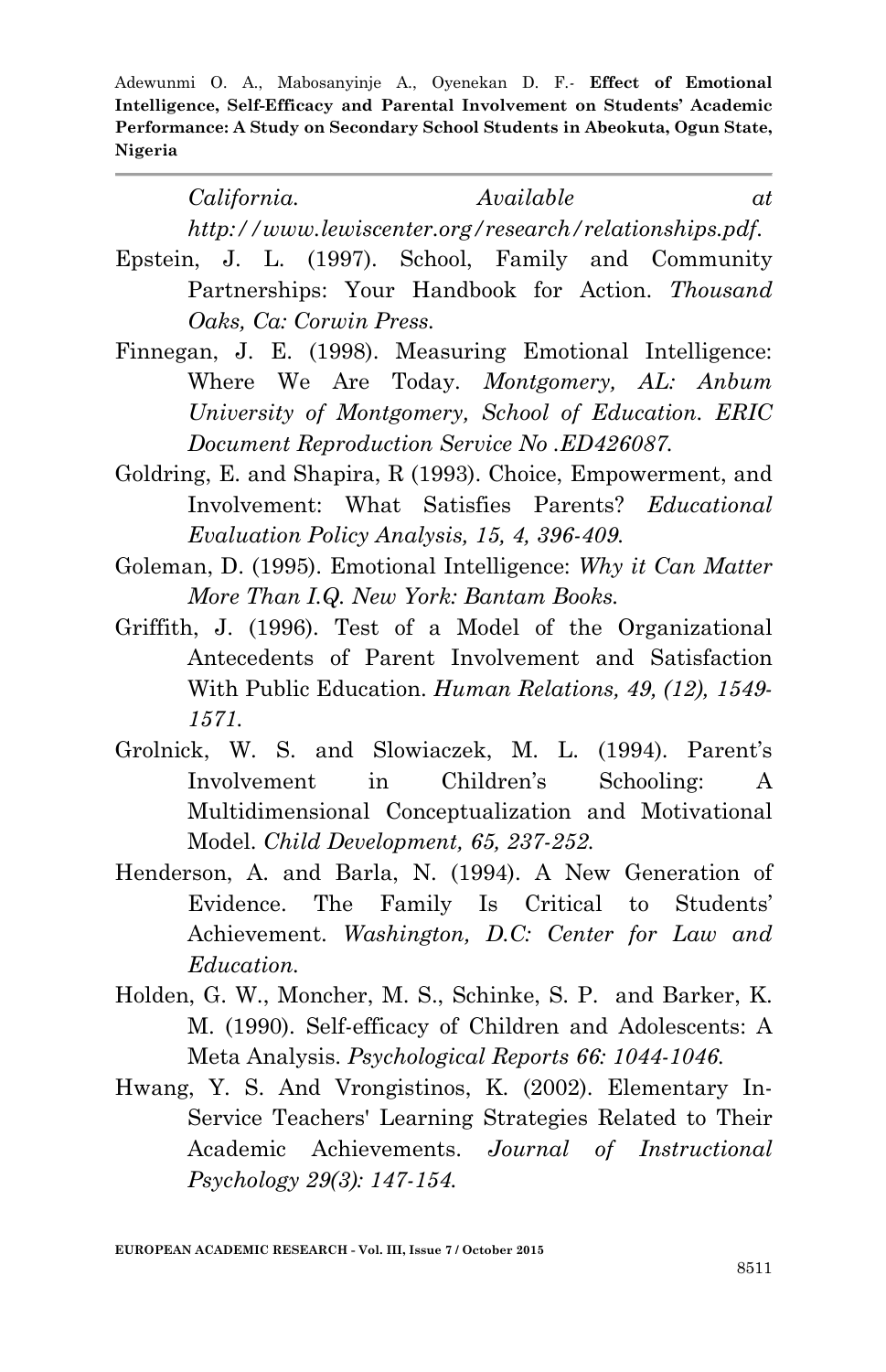- Imbrosciano, A. and Berlach, R. (2003). Teacher Perception of The Relationships Between Intelligence, Student Behaviour, and Academic Achievement. *Available at: http://www.findarticles.com Accessed on 18/03/2005.*
- Locke, A. E. and Latham, P. G. (1990). A Theory of Goal Setting and Task Performance. *Michigan: Prentice Hall.*
- Low, G . R. and Nelson, D. A. (2004). Emotional Intelligence: Effectively Bridging The Gap Between High School and College. *Texas Study Magazine for Secondary Education, Spring Edition.*
- McKenzie, K., Gow, K. And Schweitzer, R. (2004). Exploring First-Year Academic Achievement Through Structural Equation Modeling. *Higher Education Research and Development 23(1): 95-112.*
- McMillan, R. (2000a). Parental Involvement, Competition, and Public School Performance: An Empirical Analysis Using individual Data. *(In press)*.
- Mento, A. J., Locke, E. A. and Klein, H. J. (1992). Relationship of Goal Level to Valence and Instrumentality. *Journal of Applied Psychology 77: 395-405.*
- Mohd Azhar Abd. Hamid et al. (2005). EQ:Panduan Meningatkan Kecerdasan Emosi. Kuala Lumpur. *PTS Publication and Distributors Sdn.Bhd*.
- Moritz, S. E., Feltz, D. L., Fahrbach, K. R. and Mack, D. E. (2000). The Relation of Self-Efficacy Measures to Sport Performance: A Meta-Analytic Review*. Research Quarterly for Exercise and Sport 71: 280 – 294.*
- Multon, K. D., Brown, S. D. and Lent. R. W. (1991). Relation of Self-Efficacy Beliefs to Academic Outcomes: A Meta Analytic Investigation. *Journal of Counseling Psychology 38: 30-38.*
- Pajares, F. (2000). Against the Odds: Self-efficacy Beliefs of Women in Mathematical, Scientific, And Technological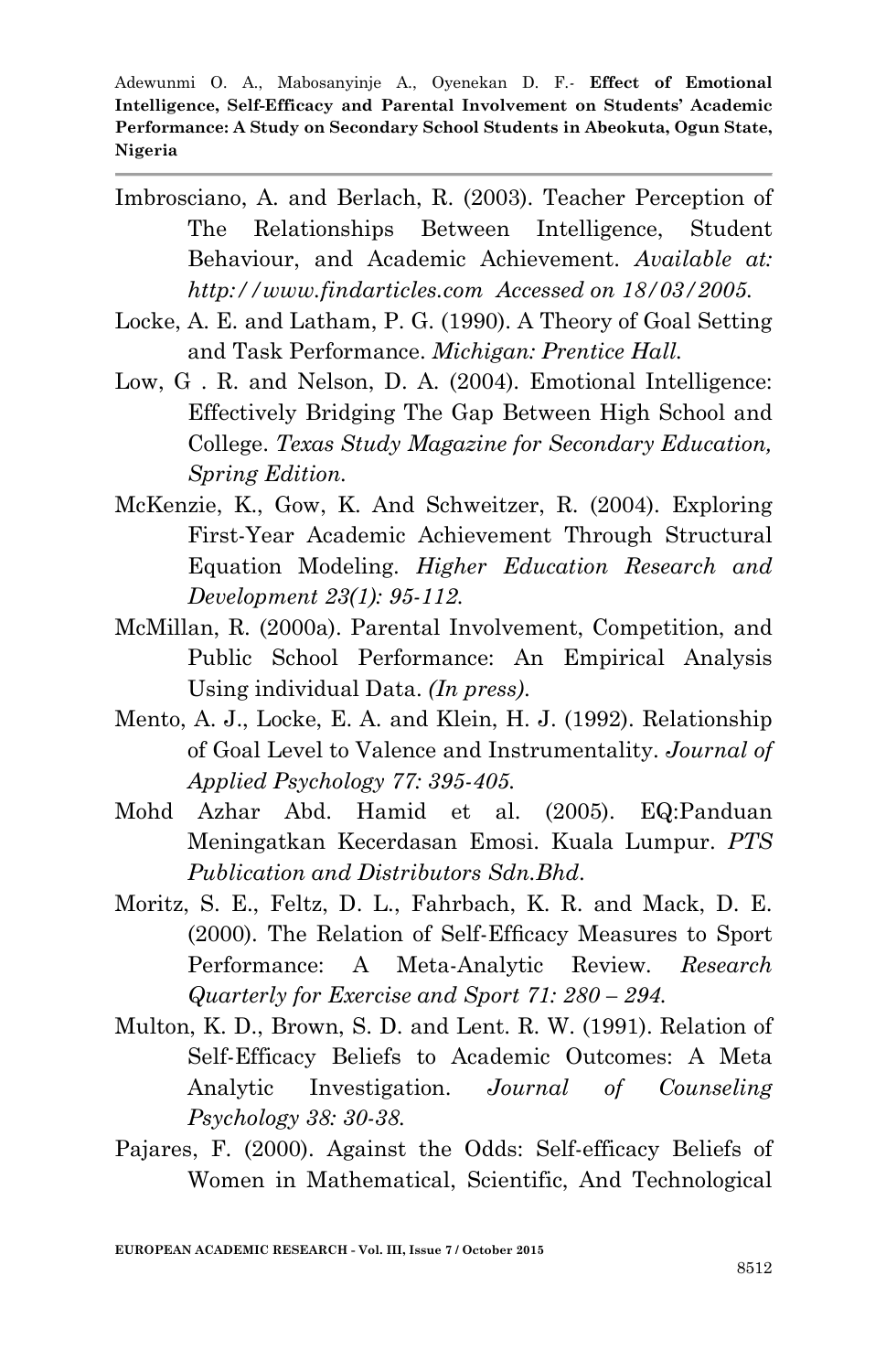> Careers. *American Educational Research Journal 37: 215-246.*

- Parker, J. D. A., Creques, R., Harris, J., Majeski, S. A., Wood, L. M., Hogan. M. J.
- (2003). Academic Success in High School: *Does Emotional Matter? ERIC Clearing House*
- Parker, J. D. A., Summerfield, L. J., Hogan, M. J., and Majeski, S. (2002). Emotional Intelligence Academic Success: Examining the Transition from High School to University. *ERIC Clearing House.*
- Parker, J. D. A., Summerfieldt. L. J., Hogan, M. J. And Majestic, S. (2001). Emotional Intelligence and Academic Achievement. *A Paper Presentation at the Annual Meeting of the Canadian Psychological Association, Quebec City, Quebec.*
- Pressley, M., Borkowski, J. G. and Schneider, W. (1987). Cognitive Strategies: Good Strategy Users Coordinate Meta-cognition and Knowledge. *Annals of Child Development 4: 89-129.*
- Rasinki, T. V. and Fredricks, A. (1988). Sharing Literacy: Guiding Principles and Practices for Parents' Involvement. *Reading Teachers, 41, 508-513.*
- Rich, D. (1987).Schools and Families: Issues and Action. Washington: National Education Association Report.
- Rollnick, M., Davidowitz, B., Keane, M., Bapoo, A. and Magadla, L. (2008). Students' Learning-Approach Profiles in Relation to Their University Experience and Success. *Teaching in Higher Education 13(1): 29-42.*
- Ryan, T. (2005). Using Information in Education. Available at: http://www.parental .//involvement/htm. Accessed 20/03/2006.
- Sadri, G. and Robertson. T.I. (1993). Self-efficacy and Workrelated Behaviour: A Review and Meta-analysis. *Applied Psychology 42(2): 139–152.*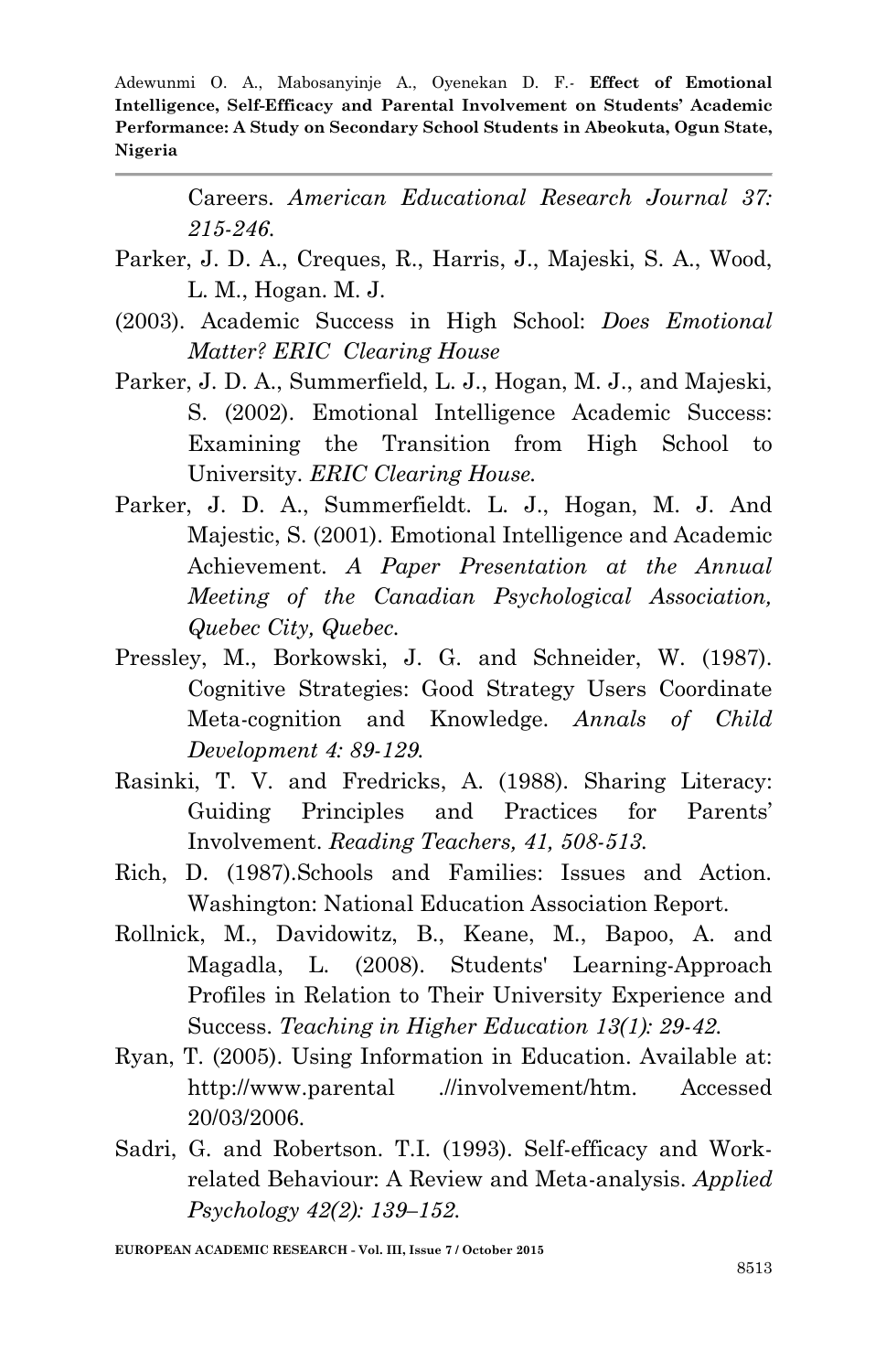- Salovey, P. and Mayer, J. D. (1993). The intelligence of Emotion. *Intelligence, 17, 433-442.*
- Salovey, P. and Mayer, J. D. (1990). Emotional Intelligence, Imagination, Cognition, and Personality, 9, 195-211.
- Schickedanz, J. A. (1995). Family Socialization and Academic Achievement. *Journal of Education, 1, 17-34.*
- Sheldon, S. B. and Epstein, J. L. (2001a). Focus on Math Achievement: Effects of Family and Community Involvement. *Paper Presented at The Annual Meeting of the American Sociological Association, Anaheim, CA. Available at: National Network of Partnership Schools Web site: http://www.csos.jhu.edu/p2000/type2/issue11/ttype2k 4.htm.*
- Sheldon, S. B. and Epstein, J. L. (2001b). Improving Student Behavior and Discipline With Family and Community Involvement. *Available at: Johns Hopkins University, National Network of Partnership Schools Web site: http://www.csos.jhu.edu/p2000/type2/issue12/ttype21 5.htm*
- Simon, B. S. (2000). Predictors of High School and Family Partnerships and The Influence of Partnerships on Student Success. *Doctoral Dissertation, Johns Hopkins University, 2000. Available at: National Network of Partnership Schools Web site: http://www.csos.jhu.edu/p2000/type2/issue10/ttype2j4 .htm12*
- Tella, A. and Tella, A. (2003).Parental Involvement, Home background, and School Environment as Determinant of Academic Achievement of Secondary School Students in Osun State, Nigeria. *African Journal of Cross-Cultural psychology and Sport Facilitation, 5, (2), 42-48.*
- Williams, W.M. and Sternberg, R.J. (1988). Group Intelligence: *Intelligence, 12, 351-377.*